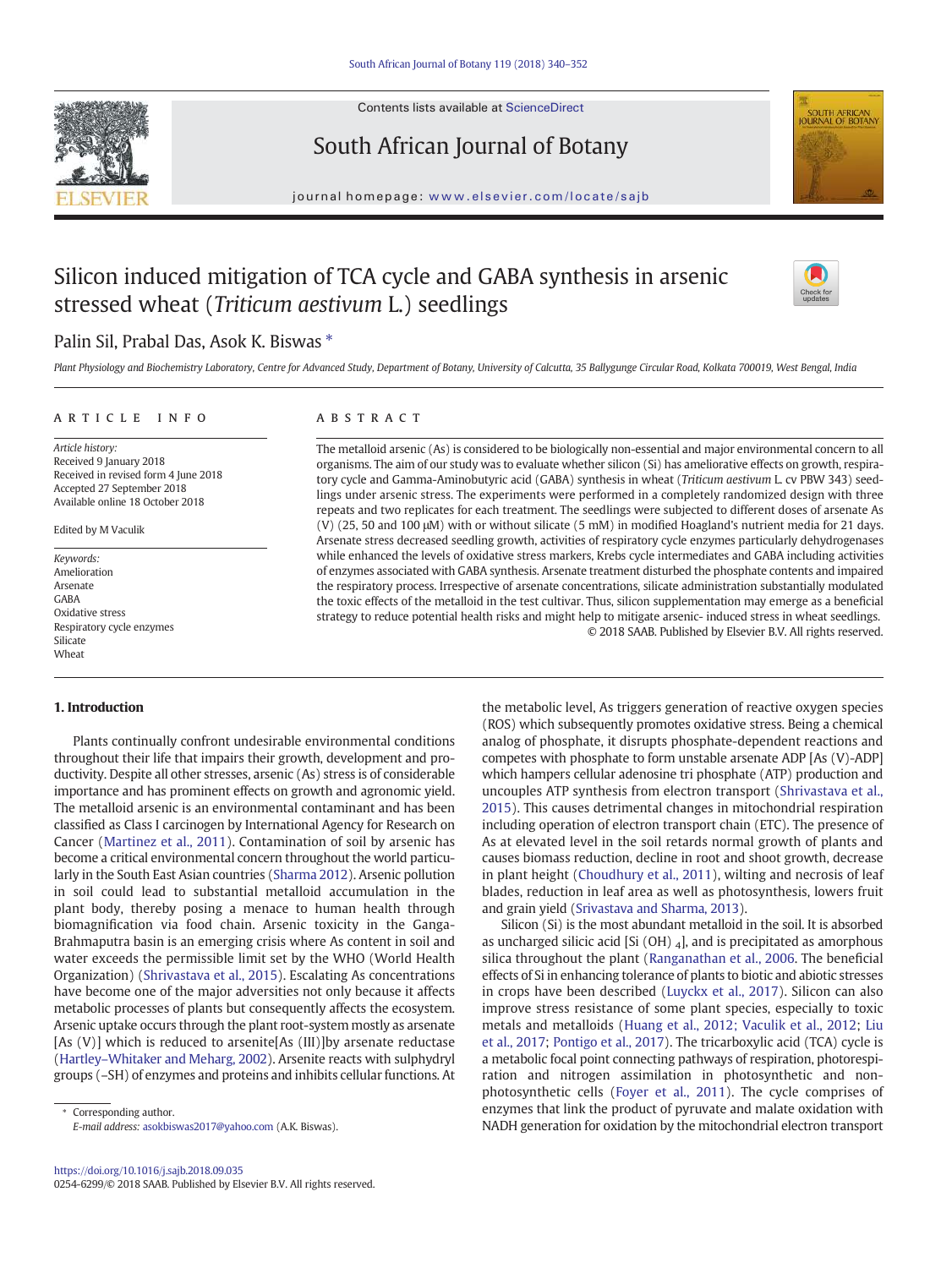chain. Pyruvate, the final product of glycolysis is converted to acetyl coenzyme A by the pyruvate dehydrogenase enzyme complex. Regulation of this enzyme is supposed to be one of the major regulatory points in the cycle (Nunes-Nesi et al., 2013). TCA cycle is considered to be an amphibolic pathway since the intermediates of this cycle are variously utilized in several anabolic reactions. Organic acids like pyruvate, citrate, succinate, and malate are essential due to their involvement in a number of biochemical pathways that involve energy production, help in the formation of precursors for amino acid biosynthesis and ammonia assimilation. Intermediates of the TCA cycle also help in the biosynthesis of specific compounds required for conferring protection to the cellular machinery against environmental stress (Sweetlove et al., 2010).

Oxoglutaric acid moves out of the mitochondrial matrix to the cytosol where it is converted to glutamate by glutamate dehydrogenase (GDH). Gamma-aminobutyric acid (GABA) is synthesized from glutamate in cytosol by the action of glutamate decarboxylase (GAD). This four carbon non-proteinogenic amino acid moves to the mitochondria via an unknown transporter where it forms succinic semi-aldehyde (SSA) by the enzyme GABA transaminase (Palanivelu et al., 2003). The next step in the GABA shunt involves oxidation of SSA by SSA dehydrogenase to form succinate (Renault et al., 2010). Succinate is utilized in TCA cycle and as an electron donor for the electron transport chain. GABA metabolism has been connected with carbon–nitrogen (C/N) balance and ROS scavenging (Liu et al., 2011). It has been observed that GABA pathway in plants is stimulated by environmental changes (Kinnersley and Turano, 2000).

Wheat is a major food crop that provides one-fifth of the total calories for the world's population (Reynolds et al., 2010). Previous reports in wheat subjected to cadmium, lead, and arsenic stress indicate an increase in activities of respiratory enzymes at lower concentrations accompanied by a sharp decline at higher concentrations of these metals (Shao et al., 2011). Arsenic-induced increase in plant respiration has also been documented in *Pistia stratiotes*. Low ATP level due to the synthesis of unstable As-ADP triggered respiratory activity but futile cycles of As-ADP production compromised the overall respiratory process along with mitochondrial membrane disruption (Farnese et al., 2017). However, the effects of As on TCA cycle, GABA metabolism and Si-induced modulation of As toxicity in wheat seedlings are yet to be reported.

The objective of the present study was to investigate the damage in mitochondrial respiration elicited by As and consider the relevant ability of exogenous silicate in alleviating the As-induced damage in wheat seedlings grown in solution culture. To evaluate effects of arsenate stress in the test seedlings, we measured the level of stress markers, contents of arsenic, silicon, phosphorus, organic acids (OAs) as well as assayed the activities of respiratory cycle enzymes and also the GABA synthesizing enzymes along with GABA contents. The hypothesis was whether Si might alter As-induced oxidative stress by affecting As uptake and modulate the TCA cycle enzymes and intermediates in wheat seedlings.

#### 2. Material and methods

#### *2.1. Experimental material and treatments*

Wheat (*Triticum aestivum* L. cv. PBW-343) seeds obtained from State Agricultural Research Station, Burdwan, West Bengal, were surface sterilized with sodium hypochlorite solution (5% v/v). About 100 seeds for each treatment were spread in Petri dishes ( $\phi$  20 cm) lined with filter papers. The seeds were allowed to germinate in dark and humid conditions for 48 h at 30  $\pm$  2 °C. Germinating seeds were subjected to treatments with sodium arsenate (Na<sub>2</sub>HAsO<sub>4</sub>.7H<sub>2</sub>O; Loba-Chemie, India) (w/v) solution with or without sodium silicate (Na<sub>2</sub>SiO<sub>3.</sub>  $9H<sub>2</sub>O$  Loba-Chemie, India) (w/v) solution and exposed to 16-h photoperiod, 260 μmol m<sup>−2</sup> s<sup>−1</sup> Photon flux density with 25  $\pm$  2°, /15  $\pm$  2° day/night temperatures for 21 days in presence of modified Hoagland's solution that lacked salts containing phosphorus (Zhu et al., 2006). The pH was adjusted to 5.5–6 with 0.1 (N) HCl or NaOH. The control comprised of only nutrient solution while nutrient solution supplemented with either Na<sub>2</sub>HAsO<sub>4</sub>.7H<sub>2</sub>O (25, 50 and 100  $\mu$ M) and Na<sub>2</sub>SiO<sub>3</sub> 9H<sub>2</sub>O (5 mM) individually or in combination of  $Na<sub>2</sub>SiO<sub>3</sub>9H<sub>2</sub>O$  (5 mM) and Na<sub>2</sub>HAsO<sub>4</sub>.7H<sub>2</sub>O (25, 50 and 100 μM) were the treatment sets. The arsenate concentrations used were environmentally relevant and comparable to field conditions (Choudhury et al., 2010). Solutions were renewed every alternate day. The seedlings were harvested after 21 days. Root and shoot of the seedlings were thoroughly rinsed with deionized water, weighed in equal quantities for each set and further stored at −20 °C for biochemical studies.

### *2.2. Experimental methods*

#### *2.2.1. Growth status measurement*

About 10 seedlings were selected randomly from each set. The root and shoot length of these seedlings were measured. Average length of these 10 seedlings was calculated. The same procedure was repeated thrice in different seasons of the year. Results obtained from these three means were subjected to statistical analysis.

#### *2.2.2. Proline content*

Proline content was determined according to Bates et al. (1973). One (1) g of tissue was extracted with 5 ml of 0.1 M sulpho salicylic acid and centrifuged at 5000*g* for 30 min. To 2 ml of supernatant, 5 ml each of glacial acetic acid and 140 mM ninhydrin were added and shaken vigorously. The mixture was heated in a boiling water bath followed by cooling and the chromophore obtained was extracted in 10 ml of toluene. Absorbance of the extract was measured at 520 nm. The proline contents were calculated from standard curve and expressed as  $\mu$ g g $^{-1}$ fw.

#### *2.2.3. Malondialdehyde content (lipid peroxidation)*

Lipid peroxidation according to Hodges et al. (1999) was measured in terms of malondialdehyde (MDA) production. One (1) g of tissue was homogenized in 4 ml of 1% TCA (Trichloro acetic acid) solution (*w*/*v*) and centrifuged at 10,000*g* for 10 min. The supernatant was mixed with 1 ml of 0.5% TBA (Thiobarbituric acid) in 20% TCA (w/v) and was incubated in boiling water bath for 30 min. The reaction was terminated by placing the tube in an ice bath followed by recentrifugation at 10,000*g* for 5 min and the absorbance was recorded at 532 nm. The values for non-specific absorption at 600 nm were subtracted. The amount of MDA-TBA complex present was calculated using an extinction coefficient (o) of 155  $\text{mM}^{-1}$  cm<sup>-1</sup> and expressed as m M  $g^{-1}$ fw.

#### *2.2.4. H2O<sup>2</sup> content*

H<sub>2</sub>O<sub>2</sub> content was measured as described by Thurman et al. (1972). Plant tissue was extracted with 5% TCA at 4 °C followed by centrifugation at10, 000 *g* for 10 min. 2 ml of the supernatant was mixed with 0.5 ml of 50% TCA, 0.5 ml 10 mM ferrous ammonium sulphate, 0.3 ml 2.5 M potassium thiocyanate, and 1.7 ml of distilled water. The absorbance of the mixture was measured at 480 nm. The  $H_2O_2$  content was expressed as µmol peroxide  $g^{-1}$ fw.

#### *2.2.5. Determination of Arsenic, Silicon and Phosphorus content*

After harvesting, plant samples (roots and shoots) were dried at 80  $\degree$ C in an oven for 48 h. Dried samples were treated with Conc HNO<sub>3</sub> (70%) and Conc HCl (35%) in the ratio of 3:1 for approximately 5 min and the vessels were sealed. These were then inserted in separate cabins in the rotor and placed for microwave digestion (CEM MARS) to the required temperature. After digestion, the contents were cooled and the volume was made up to 25 ml in a standard flask with deionized water. The samples were stored in plastic containers to prevent loss of elements by absorption and quantitatively determined by inductively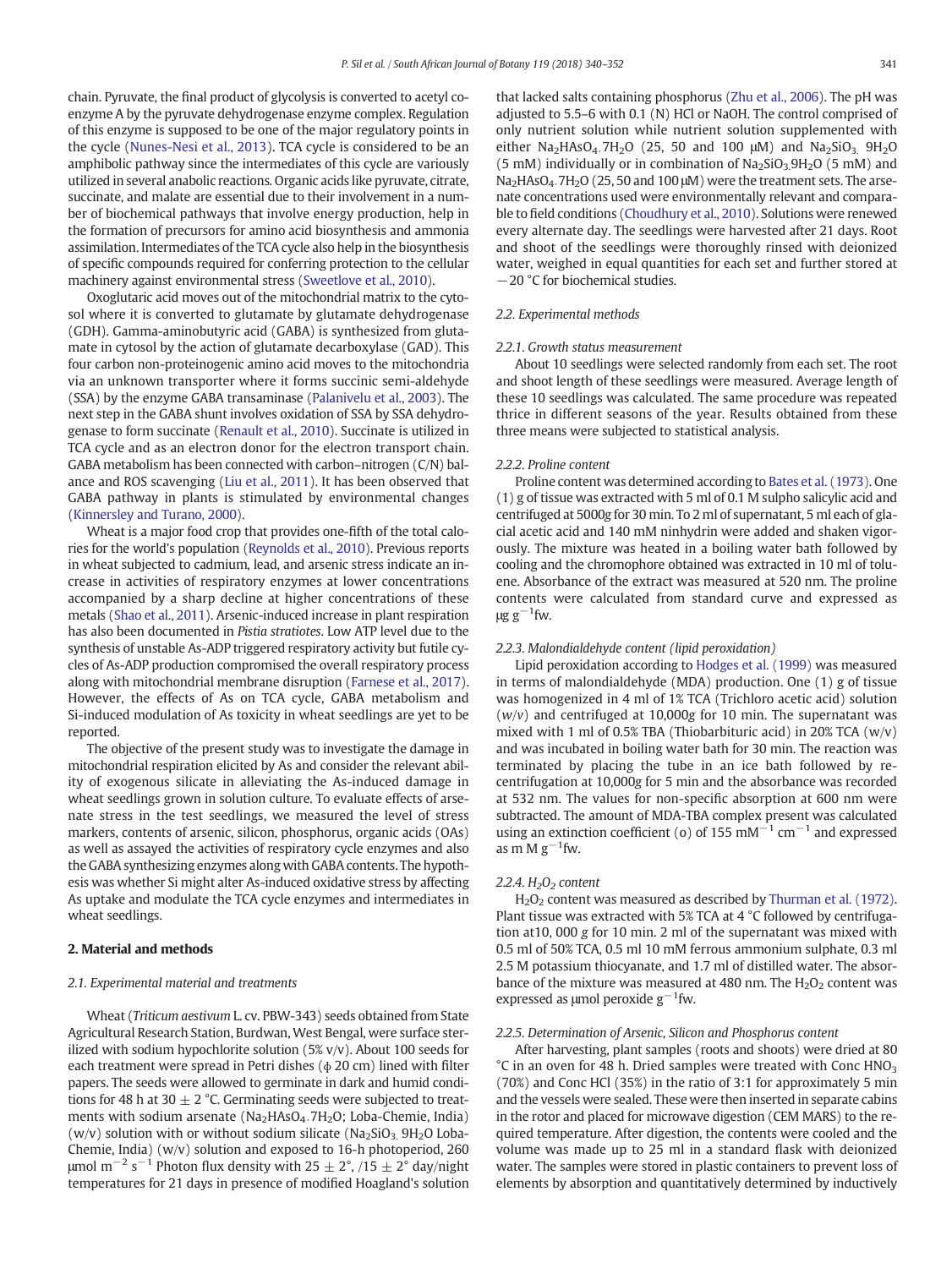coupled plasma-optical emission spectroscopy (ICP-OES) (PE optima 5300 DV). The concentration of elements was expressed in mg<sup>-1</sup>kg dw.

#### *2.2.6. Determination of TCA cycle intermediates*

One (1) gof shoot and root samples from each set were homogenized in 5 ml of 0.2 M phosphate buffer (pH 7.4) and centrifuged at 10,000 rpm for 15 min at 4 °C. The supernatant was deproteinized with 5% TCA and filtered.

Pyruvic acid was estimated according to Sadasivam and Manickam (2008). The assay mixture consisted of 1.0 ml deproteinized supernatant, 2.0 ml of 0.2 M phosphate buffer, 0.5 ml of 0.02% DNPH (2,4-dinitrophenylhydrazine). The mixture was incubated for 30 min at 37 °C then 5.0 ml of 0.8 N sodium hydroxide was added followed by another incubation of 10 min at room temperature. The mixture without plant sample was used as blank. The optical density (OD) of the brown colored product was measured in a spectrophotometer at 510 nm. Amount of pyruvic acid present in the samples was calculated from a standard curve using known concentrations of sodium pyruvate. The quantity of the total pyruvic acid was expressed as mg  $g^{-1}$ fw.

Citric acid content was determined following the method of Saffran and Denstedt (1948). The reaction mixture comprised of 1.0 ml filtrate, 5 ml of analytical grade acetic anhydride and 1.3 ml of analytical grade pyridine. The mixture was kept in a water bath for 30 min at  $32 \pm 0.5$ °C. The blank contained 1.0 ml distilled water instead of the sample. The OD was measured at 405 nm in a Hitachi U-2000 spectrophotometer. A standard curve was prepared using known concentrations of citric acid. The citric acid content was expressed as mg  $g^{-1}$ fw.

Succinic acid content was measured according to Valle et al. (1978). Plant tissues were crushed in liquid nitrogen and homogenized in a buffer containing 0.4 M mannitol, 1 mM EDTA (ethylenediamine-N,N, N´,N´-tetraacetic acid) and 50 mM Tris pH 8.2. The homogenate was fractionated by centrifugation at 0 °C for 10 min at 2000 *g*. The resulting supernatant was centrifuged at 20,000 *g* for 20 min. The pellet containing a brown tightly packed lower layer was washed and re suspended in the homogenization buffer comprised of the mitochondrial fraction. The suspension was re centrifuged for 20 min at 20,200 g. The washed pellet was re suspended in potassium phosphate buffer pH 7.6. The assay mixture comprised of 0.5 ml buffer containing 0.1 M  $KH<sub>2</sub>PO<sub>4</sub>$  (Potassium dihydrogen phosphate),5 mM EDTA,5 mM sucrose, pH 7.6,0.2 ml of 0.5% INT(2 p-iodophenyl −3- p-nitrophenyl - 5- phenyl tetrazolium chloride), different concentrations of standard succinate solution or an experimental sample containing succinate and distilled water to produce a final volume of 0.9 ml. The tubes were placed in ice and 0.1 ml mitochondrial suspension was added followed by the unknown or standard succinate solutions to make a final volume of 1 ml. The tubes were kept further in ice for 15 min followed by incubation at 37 °C for 60 min. The reaction was terminated by addition of 1 ml. of 10% (*w*/*v*) TCA. The red formazan obtained was cooled in ice and extracted in ethyl acetate (4 ml). Absorbance was recorded at 490 nm. Amount of succinate present was calculated from the standard curve and was expressed as mg g−<sup>1</sup> fw.

Malic acid content was estimated according to Hummel (1949). The reaction mixture contained 0.5 ml of filtrate, 1.0 ml of 1 N HCl, 0.1 ml of 0.1% DNPH (2,4-dinitrophenylhydrazine) and 0.5 ml of 10% calcium chloride. The reaction mixture was incubated at room temperature for 30 min, followed by addition of 0.3 ml of 5 N ammonium hydroxide and 6 ml of absolute alcohol. Tubes were kept undisturbed at room temperature for 12 h to complete precipitation. After recentrifugation at 5000 rpm for 15 min, the supernatant was poured off. The tubes were dried in an oven at 105 °C for 15 min to remove moisture. About 3 ml of 0.08% orcinol sulfuric acid mixture was added to the dried pellets and the contents were thoroughly mixed with a glass rod and further heated to 100 °C for 10 min. The mixtures were cooled and diluted to 10 ml with concentrated sulfuric acid. The fluorescence was measured using a Hitachi-650-40 spectrofluorometer against blank. The amount of total malic acid was expressed as mg  $g^{-1}$ fw.

#### *2.2.7. Assay of Pyruvate dehydrogenase activity*

Pyruvate dehydrogenase (E.C. 1.2.4.1) activity was assayed according to Williams and Randall (1979). Plant samples were homogenized in 1.5 ml of 50 mMTris HCl buffer (pH 7.8) containing 0.7 M sucrose, 57 mM β-mercaptoethanol, 2 mM EDTA,0.5% (*w*/*v*) BSA (Bovine serum albumin) and centrifuged at 10,000 rpm for 20 min at 4 °C. The assay mixture contained 0.2 ml supernatant, 0.2 ml of 50 mM Tris HCl (pH 8.0) and 0.1 ml each of 5 mM magnesium chloride, 0.12 mM CoA (coenzyme A), 2.6 mM cysteine HCl and 1.5 mM pyruvate making a total volume 1.0 ml. The OD of the reaction mixture was recorded in a Hitachi U-2000 spectrophotometer with respect to blank at 340 nm. The absorbance was further noted every 60 s for 2 min after addition of 0.2 ml of 1.4 mM NAD (Nicotinamide adenine dinucleotide (oxidized)). An increasing OD showed the amount of NADH (Nicotinamide adenine dinucleotide (reduced)) produced per minute. A standard curve with known concentrations of NADH was prepared from which the enzyme activity was calculated and expressed as μmol NADH formed mg−<sup>1</sup> protein min−<sup>1</sup> .

#### *2.2.8. Assay of Citrate synthase activity*

Citrate synthase (EC 2.3.3.1) activity was determined according to the method described by Srere (1969). Samples were homogenized in a buffer containing 0.1 mol/L Tris–HCl buffer (pH 8.0), 0.1% (v/v) Triton X-100, 2% (w/v) PVP (Polyvinyl polypyrrolidone), and 10 mmol/L iso-ascorbic acid. The extracts were centrifuged for 5 min at 15,000 rpm at 4 °C, and the supernatant was assayed for enzyme activity. The reaction mixture comprised of 0.1 ml 1 mM DTNB (5′-Dithiobis-2-Nitrobenzoic Acid), 0.03 ml of 10 mM acetyl CoA and 0.05 ml supernatant. Initial absorbance was recorded followed by addition of 0.05 ml 10 mM OAA (Oxalo acetate) and final absorbance was recorded at 412 nm in a Hitachi U-2000 spectrophotometer. Enzyme activity was calculated as µg citric acid formed  $mg^{-1}$  protein min<sup>-1</sup>.

#### *2.2.9. Assay of Isocitrate dehydrogenase activity*

Isocitrate dehydrogenase (E.C. 1.1.1.41) activity was determined following the method of Zhou et al. (2012).). One (1) g each of plant samples of were ground in liquid nitrogen and homogenized in 1.5 ml of 50 mM HEPES buffer (pH 7.5) containing 10 mM β-mercaptoethanol and 5% PVP The homogenates were centrifuged at 14,500 *g* for 20 min at 4 °C. The assay mixture contained 40 mM HEPES buffer (pH 8.2), 2 mM sodium isocitrate, 800 mM NAD, 200 mM manganese sulphate and 0.1 ml supernatant containing enzyme extract making a final volume of 0.5 ml. The initial absorbance as well as the increase in absorbance of each reaction mixture was measured in a Hitachi U-2000 spectrophotometer at340 nm for 2 min. The enzyme activity was expressed as µmol NADH formed  $mg^{-1}$  protein min<sup>-1</sup>.

#### *2.2.10. Assay of Oxoglutarate dehydrogenase activity*

Oxoglutarate dehydrogenase (E.C. 1.2.4.2) activity was determined according to Millar et al. (1999) with slight modifications. Samples were ground in liquid nitrogen followed by homogenization in 50 mM MOPS (3- *N*-morpholino propane sulfonic acid) HCl Buffer, (pH 7.5) and centrifuged at 10,000 rpm for 20 min at 4 °C. The enzyme activity was measured by determining amount of NADH formation at 340 nm in a reaction medium containing 75 mM TES-KOH (pH 7.5), 0.05% (*w*/*v*) Triton X-100, 0.5 mM magnesium chloride, 2 mM NAD+, 0.12 mM lithium- CoA, 0.2 mM thiamine pyrophosphate, 2.5 mM cysteine HCl, 1 mM AMP (Adenosine monophosphate), 1 mM sodium-2 oxoglutarate and 3 units of lipoamide dehydrogenase. The enzyme activity was expressed as µmol NADH formed  $mg^{-1}$  protein min<sup>-1</sup>.

### *2.2.11. Assay of Succinate dehydrogenase activity*

Succinate dehydrogenase (E.C. 1.3.5.1) activity was determined according to Green and Narahara (1980). Samples were ground in liquid nitrogen and homogenized in 1.5 ml of 4mMTris HCl (pH 7.5) buffer containing 0.19 M sucrose. The homogenates were centrifuged at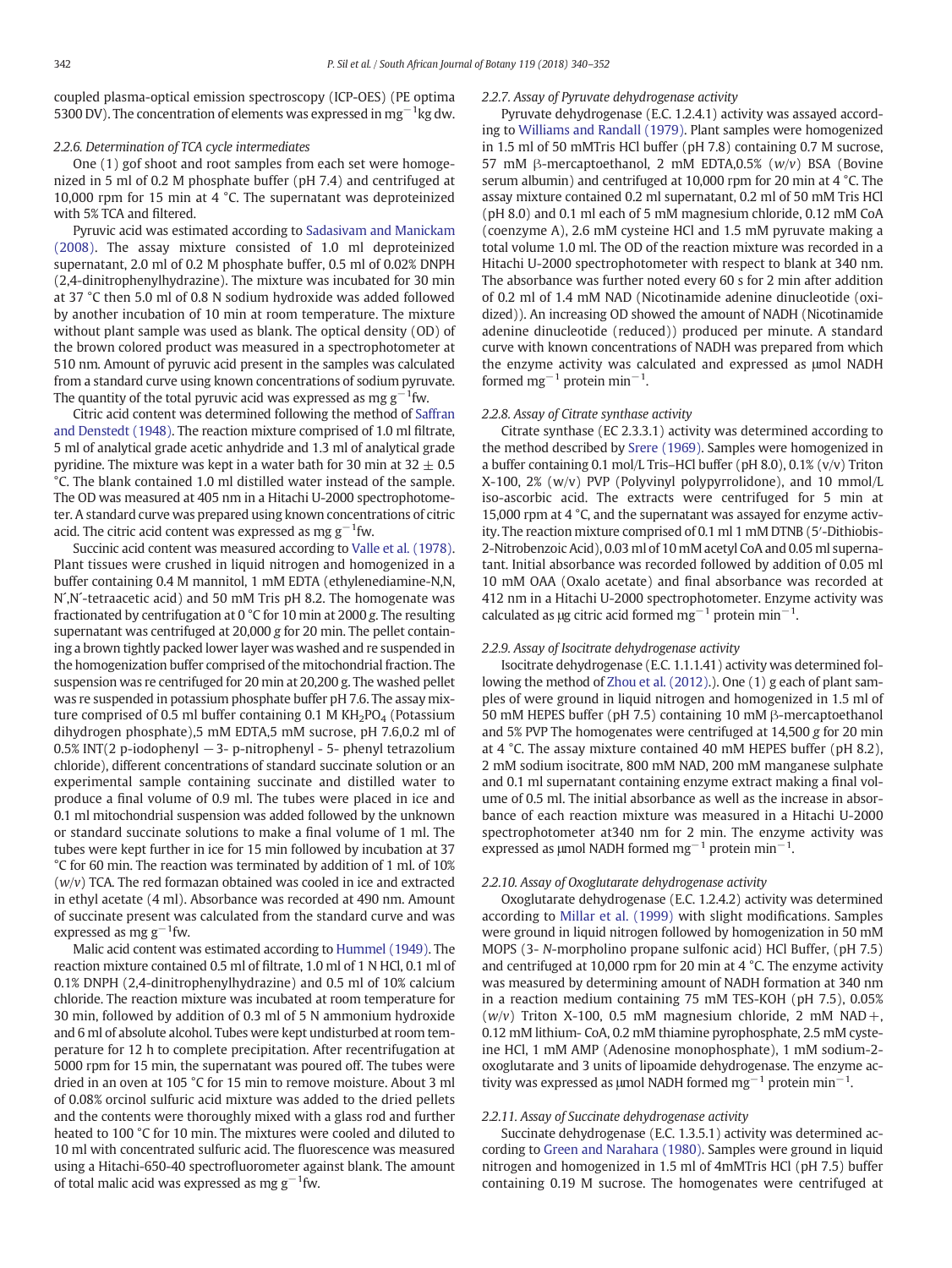10,000 rpm for 15 min at 4 °C. The assay mixture comprised 0.05 ml each of 0.19 M sucrose, 0.1MTris HCl (pH 7.5), 10 mM sodium azide, 8 mM INT [2-(p-iodophenyl)-3-(pnitrophenyl)- 5-(phenyl tetrazolium chloride)], 0.1 ml of 0.5 M sodium succinate, 0.1 ml of distilled water and 0.1 ml supernatant. The mixture was incubated at 30 °C in a water bath for 10 min. 95% alcohol was added to each tube, mixed thoroughly and kept in an ice bath for 10–15 min followed by centrifugation at 8000 rpm at room temperature for 10 min. The absorbance was recorded at 458 nm using a Hitachi U-2000 spectrophotometer. Basal reduction of INT was determined in control tubes where succinate was absent. The enzyme activity was expressed as μmol INT reduced mg<sup>−1</sup> protein min<sup>−1</sup>.

## *2.2.12. Assay of Fumarase activity*

Fumarase activity (EC 4.2.1.2) was determined according to Bergmeyer et al. (1974). One (1) g of plant samples from each treatment were ground in liquid nitrogen and homogenized in 100 mM potassium phosphate buffer, pH 7.6 at 25 °C. The homogenates were centrifuged at 10,000 *g* for 20 min at 4 °C. Conversion of malate was determined by change in absorbance at 240 nm resulting in fumarate production by the enzyme. The assay mixture comprised of 70 mMphosphate buffer pH 7.4, 0.5 ml of the enzyme extract and 50 m M malate. Increase in absorbance at 240 nm was recorded at 10 s interval for 60 s and fumarase activity was expressed as A<sub>240</sub>  $\mu\rm{g}^{-1}$  protein min $^{-1}$ .

#### *2.2.13. Assay of Malate dehydrogenase activity*

Malate dehydrogenase (E.C. 1.1.1.37) activity was determined according to Kumar et al. (2000). One (1) g of plant sample from each set was homogenized in 3 ml of 50mMTris HCl (pH 8.0) buffer containing 50 mM magnesium chloride, 5 mM β-mercaptoethanol and 1 mM EDTA and centrifuged at 10,000 rpm for 20 min at 4 °C. The assay mixture comprised 0.5 ml of 5 mM OAA, 0.5 ml of 10 mM magnesium chloride, 1.3 ml of 0.1 M Tris HCl buffer (pH 7.8) and 0.2 ml of the enzyme extract. The initial absorbance of the reaction mixture was noted using a Hitachi U-2000 spectrophotometer at 340 nm followed by addition of 0.5 ml 0.4 mM NADH. The absorbance was further recorded every 60 s for at least 2 min. Enzyme activity was expressed as μmol NADH oxidized mg<sup>-1</sup> protein min<sup>-1</sup>.

# *2.2.14. Glutamate dehydrogenase and Glutamate decarboxylase enzyme assays*

Plant samples were ground in liquid nitrogen and homogenized with two volumes of homogenization buffer at 4 °C. Homogenization buffer contained 5 mM EDTA, 0.1 mM Tris– HCl, 10 mM dithiothreitol, 1 mM pyridoxal-5-phosphate hydrate, and 1% (*w*/*v*) PVP (pH 7.8). Homogenates were centrifuged at 10,000 *g* for 10 min at 4 °C. Supernatant containing the protein extract were used in GDH and GAD activity assays. All spectrophotometric analyses were conducted on a Hitachi U-2000 spectrophotometer.

GDH (E.C.1.4.1.2) activity assay was performed according to Akihiro et al. (2008). 200 μl of the extract was mixed with the assay mixture containing 50 mM ammonium sulphate, 13 mM  $\alpha$ -ketoglutarate, 0.25 mM NADPH (Nicotinamide adenine dinucleotide phosphate) and 1 mM calcium chloride, 100 mMTris–HCl buffer (pH 8.0). Absorbance differences were determined in samples at 340 nm and GDH activity was expressed as µmol NADH mg<sup>-1</sup> protein min<sup>-1</sup>.

GAD (E.C. 4.1.1.15) activity was assayed according to Bartyzel et al. (2003). 100 μl of the above extract was mixedwith reaction mixture for decarboxylation. Decarboxylation was performed at 30° C for 1 h with the reaction mixture that contained; 3 mM l-glutamate; 20 μM pyridoxal phosphate, 50 mM potassium phosphate (pH 5.8). Samples were pre-incubated with the reaction mixture without glutamate for 10 min at 30 °C. The reaction was stopped by addition of 0.1 mL of 0.5 M HCl and samples were centrifuged at  $12,500\times g$  for 10 min. Derivatization of the samples was done with ninhydrin solution 0.35% (*w*/*v*). GABA content of the samples was determined spectrophotometrically by comparing with standard GABA values. GAD enzyme activity was calculated as mg GABA formed mg<sup>-1</sup> protein.

#### *2.2.15. Estimation of GABA content*

GABA contents were measured using the method of Kitaoka and Nakano (1969). Plant samples were homogenized with 80% ethanol, shaken thoroughly, and filtered. The filtrate was boiled to remove ethanol followed by addition of 1 ml distilled water and centrifuged at 10000 rpm for 10 min. The floating portion on top was aspirated, and 0.2 ml of 0.2 M borate buffer and 1.0 ml of 6% phenol were added. For the standard curve, GABA solution (0.1–0.3 ml) was added to test tubes together with 0.2 ml of borate buffer and 1.0 ml of phenol reagent. The solutions were mixed thoroughly, cooled and 0.4 ml of 10–15% sodium hypochlorite was added, and the solution was shaken for 1 min, and cooled again. Then the solution was boiled in a water bath for 10 min, and allowed to cool. Optical density was recorded at 630 nm by Hitachi U-2000 spectrophotometer, with ethanol as blank. GABA contents were quantified by comparing the reading with the standard GABA content curve ( $y = 0.049$ )  $+ 10.14 x$ .

#### *2.2.16. Protein estimation*

Protein contents were estimated according to Lowry et al. (1951) using bovine serum albumin (BSA, Sigma) as standard.

#### *2.2.17. Statistical Analysis*

The experiments were carried out in a CRD (completely randomized design) with three repeats and two replicates in each treatment. Each repeat comprised a single petridish containing an average of 100 seeds. The data and significant differences among the mean values were compared by descriptive statistics  $(\pm S_E)$  followed by Student's t-test using Graph pad software and further subjected to regression analyses using Minitab statistical software, version 18. Origin Pro 8.0 was used for data processing and figures.

#### 3. Results

#### *3.1. Effect on growth*

Arsenate treatment significantly altered root and shoot growth of the test seedlings (Fig. 1A). The root lengths decreased by about 52%, 69%and 74% under 25 μM, 50 μM, and 100 μM arsenate treatments respectively. Similarly, for shoots, there was a decrease in length by about 27%, 37% and 44% under same concentrations of arsenate treatments respectively over control. Joint treatment of silicate (5 mM) along with same concentrations of arsenate narrowed down the rate of decrease to about 43% in root and 17% in shoot on an average with respect to control (Figs. 1B and 2).

#### *3.2. Effect on Proline content*

Arsenate treatment considerably increased the proline content in both root and shoot of the test seedlings. Proline content increased by about 42%, 78% and 125% in root and by about 23%, 63% and 88% in shoot under 25 μM, 50 μM, and 100 μM arsenate treatments respectively. Co-application of silicate along with arsenate also caused an increase in proline content but less than arsenate treatment alone that were 20%,50%,105% in root and 4%,36%,75% in shoot over control under 25 μM, 50 μM, and 100 μM arsenate treatments respectively (Table 1).

#### *3.3. Effect on Malondialdehyde content*

A gradual increase in MDA content in the test seedlings exposed to arsenate indicated an enhanced rate of lipid peroxidation. The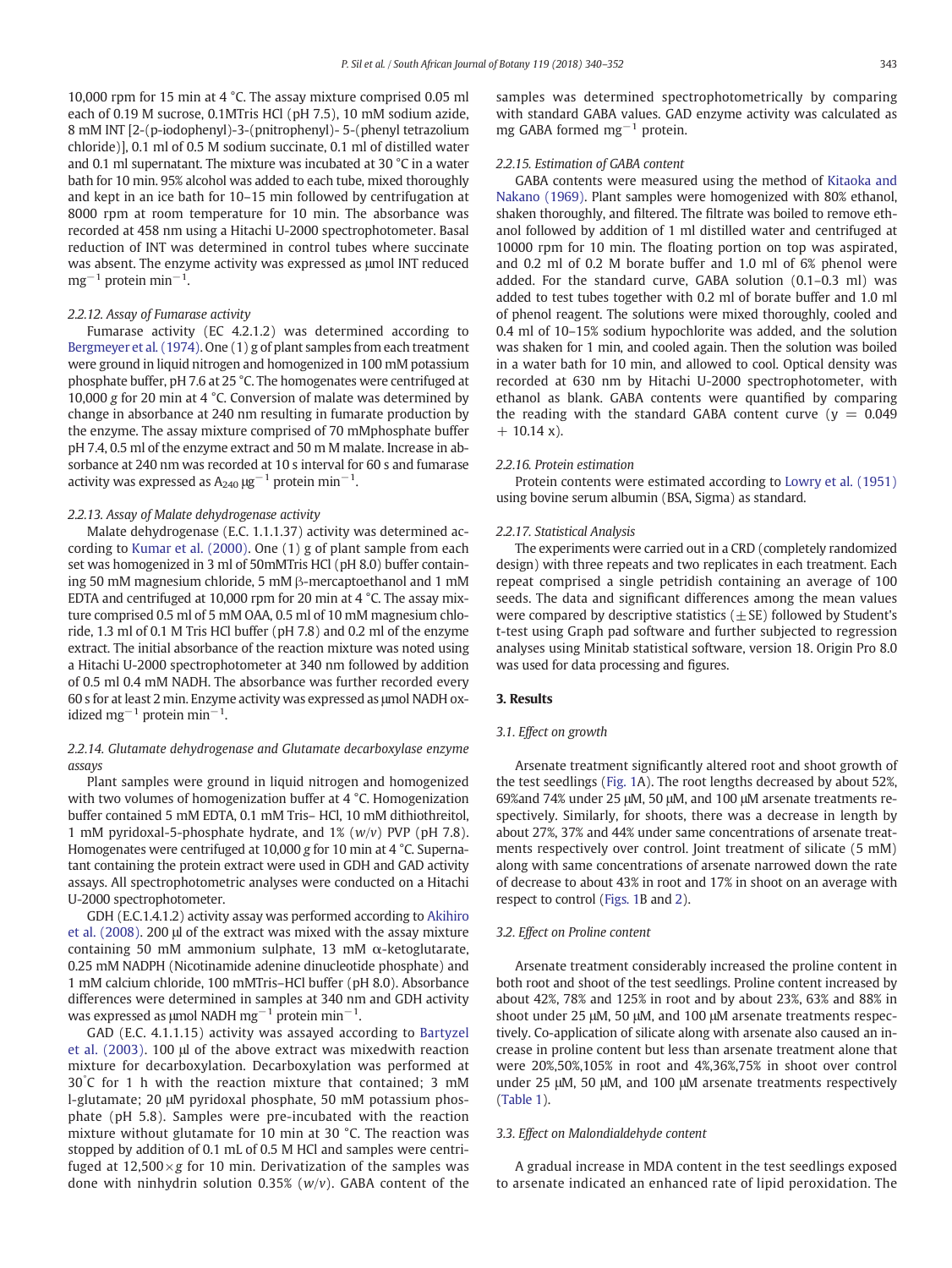

Fig. 1. Effect of arsenate either applied individually (A) or in combination with silicate (B) on the growth of 21 days old wheat (cv. PBW343) seedlings.

MDA content increased by about 27, 42 and 56% in root under 25, 50 and 100 μM arsenate treatments, respectively, whereas in the shoot at similar treatments, the MDA content augmented by 15, 23 and 38%. Furthermore, supplementation of silicate along with arsenate narrowed the increase in MDA to 13, 14 and 27% in root and by about 8, 14 and 23% in shoot with respect to control at 25 μM As  $+ 5$  mM Si,50 μM As  $+ 5$  mM Si and 100 μM As  $+ 5$  mM Si treatments, respectively (Table 1).

#### *3.4. Effect on H2O<sup>2</sup> content*

The  $H<sub>2</sub>O<sub>2</sub>$  content escalated by 55, 118 and 136% in root at 25, 50 and 100 μM arsenate treatments, respectively, while in shoot the content enhanced by 21, 33 and 58% under similar doses of arsenate with respect to control. Supplementation of silicate along with arsenate



Fig. 2. Effect of arsenate and silicate either applied individually or in combination on the growth of 21 days old wheat (cv. PBW343) seedlings. Each data point is the mean  $\pm$  SE of three repeats with two replicas in each treatment, \* indicates statistically significant at *p* ≤ .05 respectively compared to control.

enhanced the level of  $H<sub>2</sub>O<sub>2</sub>$  by 27, 82 and 109% in root, and by about 12, 19 and 36% in shoot at 25  $\mu$ M As +5 mM Si,50  $\mu$ M As  $+5$  mM Si, and 100  $\mu$ M As  $+5$  mM Si treatments with respect to control (Table 1).

#### *3.5. Effect on arsenic, silicon and phosphorus content*

As accumulation in root and shoot of the test cultivar were dependent on the dose of arsenate treatments, the contents increased with increasing concentrations of arsenate in the media (Table 2). In control plants, As content was below detection level in both root and shoot. Roots had higher As contents irrespective of arsenate doses compared to shoots. Silicon utilization in arsenic containing media restricted the translocation and reduced As contents in both root and shoot of the test seedlings.

The seedlings treated with only silicon registered highest Si accumulation in both root and shoot, but Si contents in the arsenate treated test seedlings gradually declined with increasing doses of arsenate. However, in  $As + Si$  treated seedlings, the contents of Si were enhanced when compared to the only arsenate treated seedlings (Table 2).

The phosphorus (P) contents in the test seedlings decreased with the application of increasing arsenate concentrations (Table 2). The control set registered higher P contents in both root and shoot compared to the only arsenate treated sets. Silicate application along with arsenate enhanced the P contents in both root and shoot with respect to the only arsenate treated sets.

#### *3.6. Effect on intermediates of TCA cycle*

#### *3.6.1. Pyruvate content*

Arsenate treatment increased pyruvate contents in both root and shoot of the test cultivar. In root, pyruvate contents increased by about 91% at 25 μM, 161% at 50 μM and 207% at 100 μM arsenate concentration, whereas in shoot the said contents increased by about 19% at 25 μM, 31% at 50 μM and 70% at 100 μM arsenate treatment with respect to control (Fig. 3). However, joint application of silicate along with arsenate caused an increase in pyruvate content that was less than arsenate treatment alone. In root, the pyruvate content was increased by 73% at 25 μM As + Si, 86% at 50 μM As + Si and 142% at 100 μM As + Si treatments, while in shoot it was only 5% at 25  $\mu$ M As + Si, 10% at 50  $\mu$ M As  $+$  Si and 38% at 100 μM As  $+$  Si concentrations.

### *3.6.2. Citrate content*

Citrate contents of arsenate treated wheat seedlings increased with respect to control in both root and shoot (Fig. 3). In shoot, an increment in citrate contents of about 13, 27 and 34% was recorded, while in root the citrate contents were 20, 53 and 71% at 25, 50 and 100 μM arsenate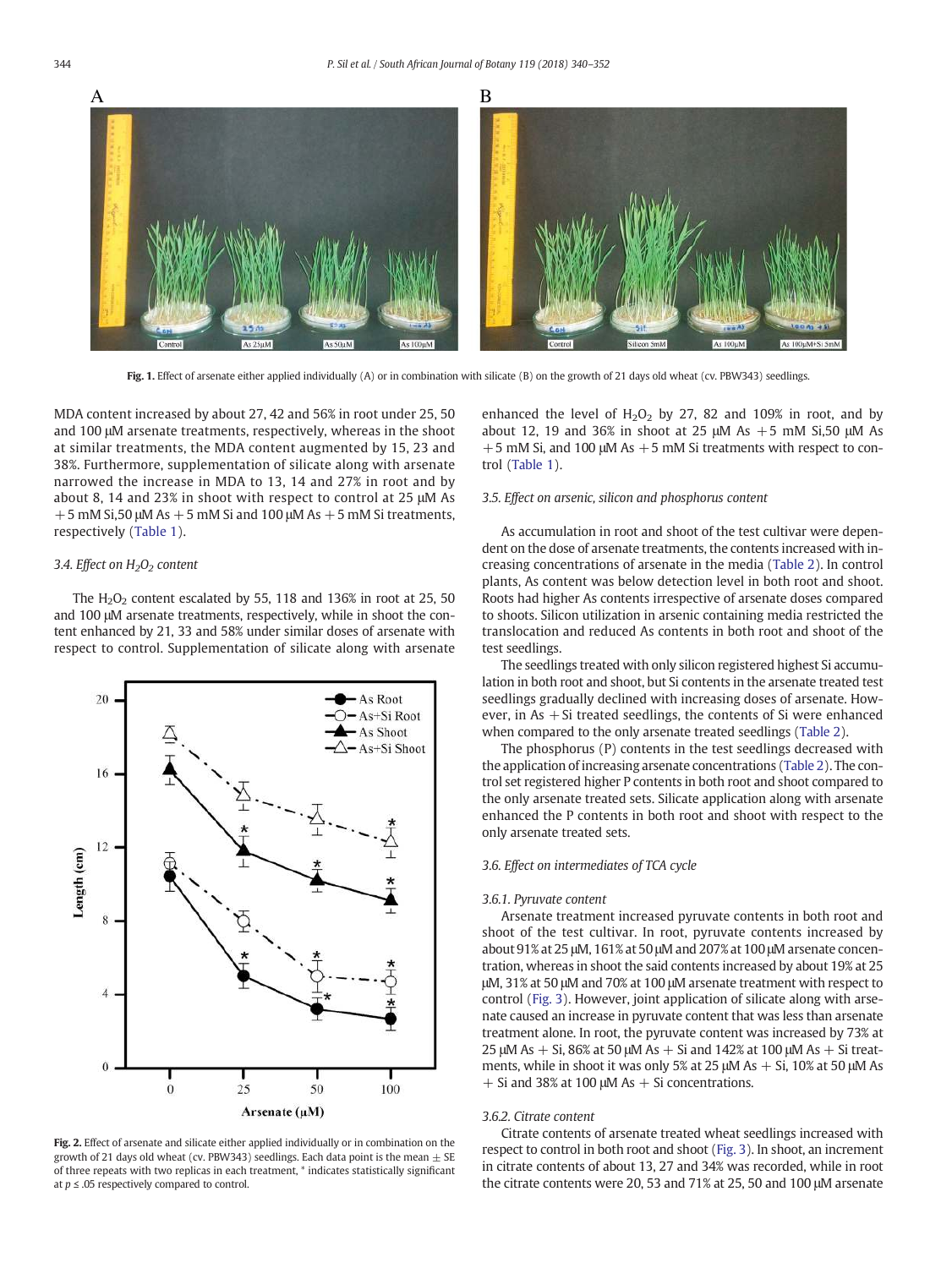Effect of arsenate and silicate either applied individually or in combination on Proline, MDA and H<sub>2</sub>O<sub>2</sub> content of 21 days old wheat (cv. PBW343) seedlings.

| Treatment          | Proline [µg $g^{-1}$ fw]  |                | MDA [mM $g^{-1}$ fw] |                 | $H_2O_2$ [µM g <sup>-1</sup> fw] |                  |  |
|--------------------|---------------------------|----------------|----------------------|-----------------|----------------------------------|------------------|--|
|                    | Root                      | Shoot          | Root                 | Shoot           | Root                             | Shoot            |  |
| Control            | $120 + 7.94$              | $160 + 5.51$   | $4.38 + 0.38$        | $4.03 + 0.32$   | $11 + 2.08$                      | $10.30 + 1.07$   |  |
| $As25 \mu M$       | $170 + 7.57^*$            | $190 + 5.29^*$ | $5.57 + 0.38$        | $4.65 + 0.43$   | $17 + 2.65$                      | $12.50 + 1.29$   |  |
| As 50 µM           | $214 + 8.72^*$            | $260 + 8.62^*$ | $6.20 + 0.58$        | $4.96 + 0.23$   | $24 + 3.06^*$                    | $13.75 + 0.66$   |  |
| As 100 µM          | $270 + 7.21$ <sup>*</sup> | $300 + 7.94^*$ | $6.82 + 0.46^*$      | $5.58 + 0.37^*$ | $26 + 3.79^*$                    | $16.25 + 1.09$   |  |
| Silicate (5 mM)    | $110 + 6.43$              | $148 + 6.11$   | $4.03 + 0.29$        | $3.72 + 0.24$   | $8 + 1.15$                       | $9.50 + 0.81$    |  |
| As $25 \mu M + Si$ | $144 + 6.93$              | $166 + 6.11$   | $4.96 + 0.33$        | $4.34 + 0.29$   | $14 + 2.65$                      | $11.50 + 0.51$   |  |
| As 50 $\mu$ M + Si | $180 + 7.57^*$            | $218 + 8.08^*$ | $5.00 + 0.32$        | $4.60 + 0.20$   | $20 + 2.65$                      | $12.25 + 0.82$   |  |
| $As100 \mu M + Si$ | $246 + 7.81^*$            | $280 + 7.37^*$ | $5.58 + 0.31$        | $4.96 + 0.20$   | $23 + 2.89^*$                    | $14.00 + 1.04^*$ |  |

Each data point is the mean  $\pm$  SE of three repeats with two replicas in each treatment, \* indicates statistically significant at  $p \le 0.05$  respectively compared to control.

treatments respectively. Citrate content also increased in  $As + Si$  treated roots but less than arsenate treatment alone and was 14% on an average with respect to control. In shoot, however, at 25  $\mu$ M As  $+$  Si treatment the citrate content decreased by about 6% whereas 50  $\mu$ M As + Si and 100 μM As  $+$  Si treatments registered an increase of about 8%, on an average with respect to control.

### *3.6.3. Succinate content*

Succinate content of arsenate treated test seedlings increased with respect to control in both root and shoot (Fig. 3). In the shoot, an increment of about 39, 53 and 66% was noted while in root, the contents were 16, 24 and 40% at 25, 50 and 100 μM arsenate treatments, respectively. Succinate content of the  $As + Si$  treated seedlings also increased but was less compared to arsenate treatment alone and was about 18% on an average in root and 38% on an average in shoot with respect to control.

#### *3.6.4. Malate content*

Arsenate exposure increased malate content in both root and shoot of test seedlings. In root, an increase of about 22, 38 and 69% was recorded at 25, 50 and 100 μM arsenate treatments respectively, while in shoot, the increments were about 39, 53 and 68% with respect to control at similar levels of arsenate treatments (Fig. 3). Co-application of silicate along with 25, 50 and 100 μM arsenate narrowed the level of increase on an average by about 40% in root with respect to control. In shoot, however, at 25  $\mu$ M As  $+$  Si treatment the malate content decreased by about 13% and increased by about 32 and 43% at 50 μM As  $+$  Si and 100  $\mu$ M As  $+$  Si treatments, respectively.

#### *3.7. Effect on respiratory enzymes*

#### *3.7.1. Pyruvate dehydrogenase (PDH)*

The toxic effect of arsenate on test seedlings depicted a progressive decrease in activity of PDH in both root and shoot over control (Fig. 4). The enzyme activity declined by about 10, 12 and 16% in root at 25, 50 and 100 μM arsenate treatment, respectively, while in shoot, it reduced by 9, 14 and 19% under similar concentrations. The seedlings treated jointly with arsenate and silicate also revealed a decline in the enzyme activity by 9, 10 and 14% in root at 25  $\mu$ M As + Si, 50  $\mu$ M As

 $+$  Si and 100 μM As  $+$  Si treatments, respectively, whereas in shoot, under similar treatments the activity decreased by 2, 4 and 16%.

#### *3.7.2. Citrate synthase (CS)*

Arsenate treatment on the test seedlings demonstrated a progressive increase in the activity of CS in both root and shoot over control (Fig. 5A). The activity of the enzyme increased on an average by about 21, 38 and 47% in root at 25, 50 and 100 μM arsenate treatment, respectively, while in the shoot, it enhanced by about 15, 22 and 30% under similar concentrations of arsenate. The seedlings treated jointly with arsenate and silicate revealed an increase of the enzyme activity on an average by about 8% in root and 17% in shoot.

#### *3.7.3. Isocitrate dehydrogenase (IDH)*

The activity of isocitrate dehydrogenase was reduced in both root and shoot when subjected to arsenate toxicity. In the shoot, the decrease was about 8% on an average while in the root, the decrease was 6% on an average with respect to control (Fig. 5B). However, joint application of silicate along with arsenate registered a rise in enzyme activity by about 7% at 25  $\mu$ M As + Si treatment in shoot, whereas the activity decreased on an average by about 3% at 50  $\mu$ M As + Si and 100  $\mu$ M As  $+$  Si treatments. In root, the enzyme activity decreased by about 3% on an average over control under similar treatments.

#### *3.7.4. Oxoglutarate dehydrogenase (OGDH)*

A progressive decrease in activity of OGDH was noted in response to arsenate treatment in both root and shoot over control (Fig. 5C). The enzyme activity declined by about 23, 55 and 64% in root at 25, 50 and 100 μM arsenate treatment, respectively, while in shoot it reduced by about 61, 71 and 74% under similar concentrations of arsenate. The enzyme activity declined by about 9, 30 and 61% in root, and by about 49, 62 and 69% in shoot under similar concentrations of arsenate supplemented with silicate which was less compared to arsenate treatment alone.

### *3.7.5. Succinate dehydrogenase (SDH)*

SDH activity declined by about 9, 12 and 17% over control in shoot at 25, 50 and 100 μM concentrations of arsenate respectively (Fig. 5D). However, the decrease in enzyme activity was narrowed down on an

Table 2

|  |  |  |  |  |  |  |  |  |  |  | Effect of arsenate and silicate either applied individually or in combination on Arsenic, Silicon and Phosphorus content of 21 days old wheat (cv. PBW343) seedlings |  |  |  |  |  |  |
|--|--|--|--|--|--|--|--|--|--|--|----------------------------------------------------------------------------------------------------------------------------------------------------------------------|--|--|--|--|--|--|
|--|--|--|--|--|--|--|--|--|--|--|----------------------------------------------------------------------------------------------------------------------------------------------------------------------|--|--|--|--|--|--|

| Treatment           | Arsenic $\lceil \text{mg kg}^{-1} \text{dw} \rceil$ |                            | Silicon [mg kg <sup>-1</sup> dw] |                  | Phosphorus [g $kg^{-1}$ dw] |                  |  |
|---------------------|-----------------------------------------------------|----------------------------|----------------------------------|------------------|-----------------------------|------------------|--|
|                     | Root                                                | Shoot                      | Root                             | Shoot            | Root                        | Shoot            |  |
| Control             | < 0.1                                               | < 0.1                      | $38.12 + 3.63$                   | $35.47 + 2.94$   | $11.66 + 1.89$              | $20.61 + 0.61$   |  |
| As $25 \mu M$       | $111.39 + 8.41^*$                                   | $6.60 + 0.87^*$            | $32.89 + 3.67$                   | $29.27 + 3.71$   | $8.84 + 1.50$               | $19.80 + 0.77$   |  |
| As 50 µM            | $113.47 + 8.50^*$                                   | $9.40 + 1.63^*$            | $23.41 + 3.49*$                  | $25.62 + 3.29$   | $7.59 + 1.56$               | $18.14 + 1.33$   |  |
| As 100 µM           | $128.00 + 8.79*$                                    | $15.20 + 2.78^*$           | $19.66 + 3.38*$                  | $23.09 + 3.23^*$ | $6.98 + 1.21^*$             | $15.43 + 1.32^*$ |  |
| Silicate(5 mM)      | < 0.1                                               | < 0.1                      | $43.63 + 4.13$                   | $47.98 + 3.81$   | $12.36 + 1.07$              | $21.79 + 1.90$   |  |
| As $25 \mu M + Si$  | $61.62 + 6.12$                                      | $3.00 + 0.55$              | $40.20 + 3.29$                   | $37.04 + 3.85$   | $11.13 + 1.15$              | $20.42 + 0.60$   |  |
| As 50 $\mu$ M + Si  | $100.42 + 7.13$                                     | $4.80 + 0.832$             | $35.02 + 3.32$                   | $35.50 + 3.14$   | $10.68 + 0.36$              | $19.20 + 0.80$   |  |
| As $100 \mu M + Si$ | $118.80 + 7.85^*$                                   | $8.90 + 1.21$ <sup>*</sup> | $32.60 + 3.55$                   | $32.00 + 3.07$   | $10.32 + 0.59$              | $18.60 + 0.61$   |  |

Each data point is the mean  $\pm$  SE of three repeats with two replicas in each treatment, \* indicates statistically significant at  $p \le 0.05$  respectively compared to control.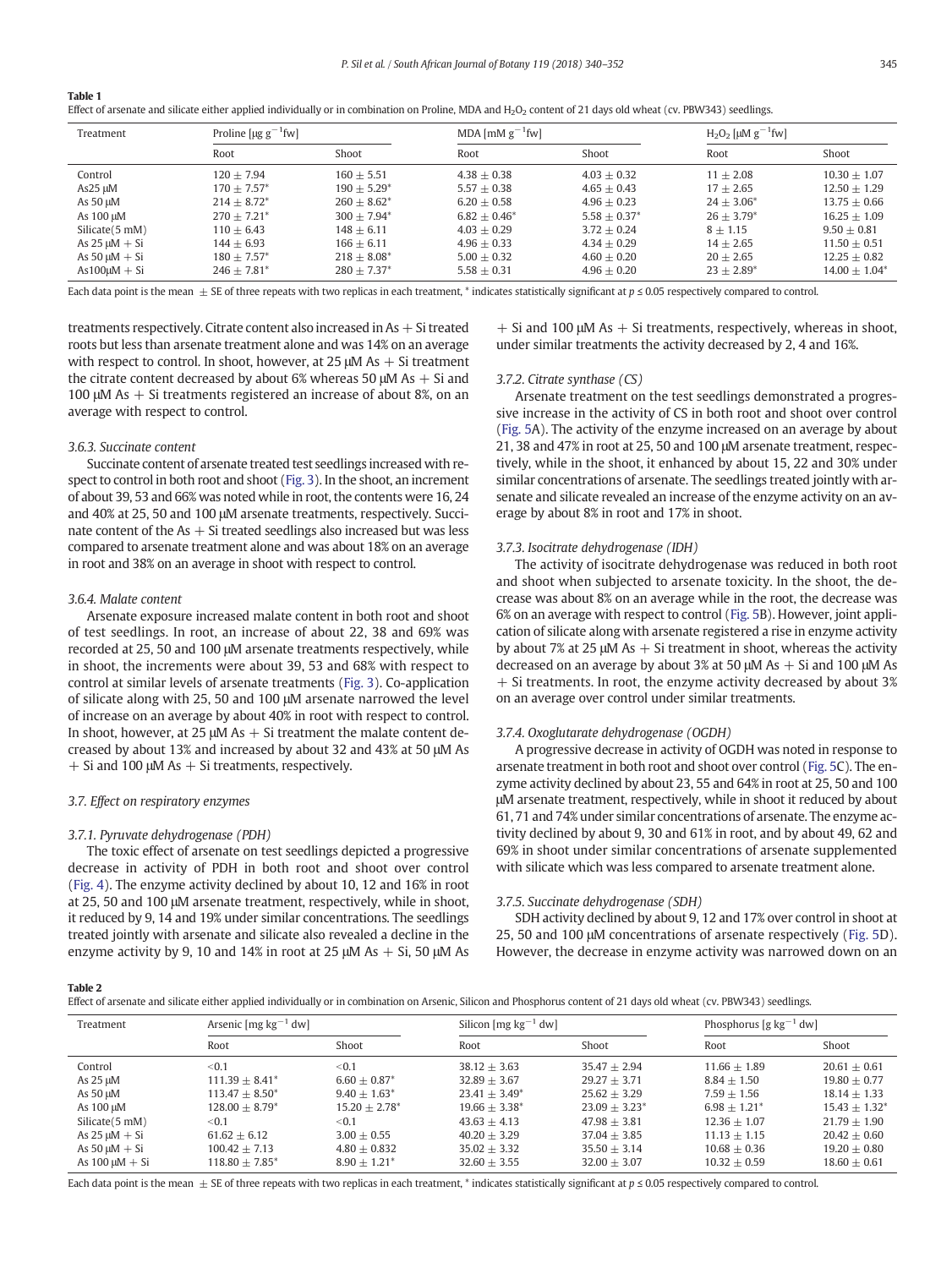

Fig. 3. Effect of arsenate and silicate either applied individually or in combination on OA content (A - Pyruvate, B - Citrate, C - Succinate, D - Malate) of 21 days old wheat (cv. PBW343) seedlings. Each data point is the mean ± SE of three repeats with two replicas in each treatment, \* indicates statistically significant at *p* ≤ 0.05, respectively, compared to control.

average to 10% with respect to control when silicate was administered along with arsenate. Similarly, in root, a decline in enzyme activity was by about 32% on an average over control. The level of decrease in enzyme activity was narrowed to about 25% on an average over control when silicate along with arsenate was applied.

# *3.7.6. Fumarase*

Arsenate treatment increased the activity of fumarase in the test cultivar. In the shoot, an increase of about 18, 27, and 72% was registered at 25, 50 and 100 μM As concentrations (Fig. 5E). This increase was narrowed down by about 14, 20 and 34% with respect to control in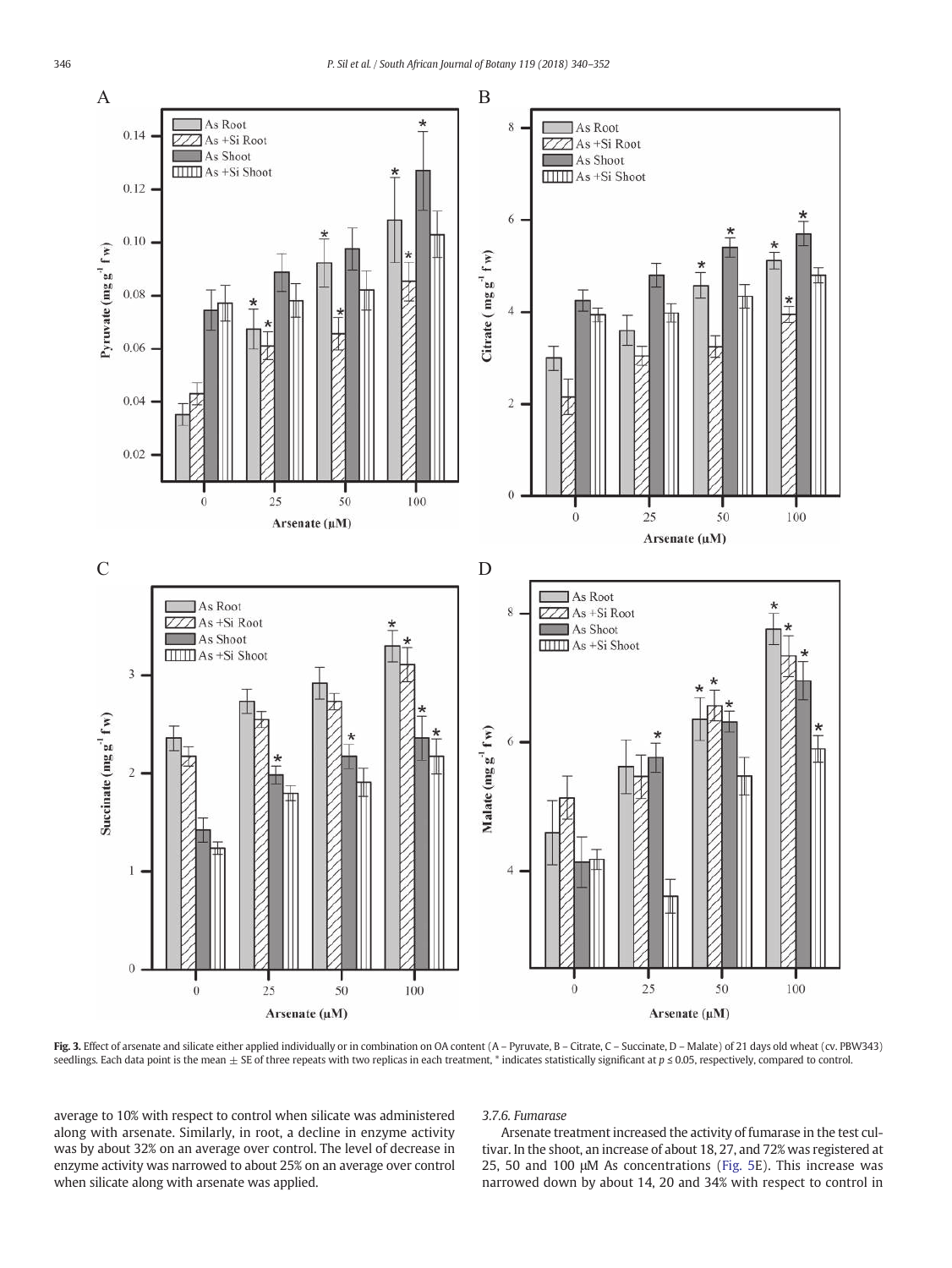

Fig. 4. Effect of arsenate and silicate either applied individually or in joint combination on PDH activity of 21 days old wheat (cv. PBW343) seedlings. Each data point is the mean  $\pm$ SE of three repeats with two replicas in each treatment, \* indicates statistically significant at  $p \leq 0.05$  respectively compared to control.

the respective  $As + Si$  treated sets. Similarly, in root, the activity was enhanced by about 3, 42 and 51% at 25, 50 and 100 μM arsenate concentrations, respectively while application of silicate along with arsenate raised the enzyme activity by about 1 and 20 and 31% in 25 μM As  $+$  Si, 50 μM As  $+$  Si and 100 μM As  $+$  Si treatments above control, respectively.

# *3.7.7. Malate dehydrogenase (MDH)*

The activity of MDH decreased in response to arsenate treatment (Fig. 5F). In shoot, a decrease of about 13, 18 and 21% was documented at 25, 50 and 100 μM arsenate concentrations whereas, treatment of silicate along with arsenate the decrease was narrowed down to 10, 14 and 18% with respect to control. Similarly, in root, the activity declined by about 24, 29 and 38% at 25, 50 and 100 μM arsenate treatment, respectively. A decrease in the activity of the enzyme by about 2, 14 and 21% was noted in 25  $\mu$ M As +Si, 50  $\mu$ M As +Si and 100  $\mu$ M As +Si treatments respectively.

#### *3.8. Effect on glutamate dehydrogenase*

The activity of GDH increased significantly in response to arsenate treatment (Fig. 6A). The enzyme activity increased by about 32, 58 and 63% in the shoot at 25 μM As, 50 μM As, and 100 μM As treatments, respectively, over control. In root, the increment was 4, 10 and 15% under similar doses of arsenate treatments. Supplementation of silicate along with arsenate resulted in an enhancement in the enzyme activity by about 25% in the shoot and 5% in the root on an average with respect to control.

#### *3.9. Effect on glutamate decarboxylase*

GAD activity significantly increased with increasing concentrations of arsenate in the test cultivar (Fig. 6B). In shoot, the increment was about 181, 244 and 213%, whereas in root, the increment was about 35, 75 and 108% over control at 25, 50 and 100 μM arsenate treatments respectively. The activity of the enzyme increased by about 77% in shoot

and 51% in root on an average with respect to control when seedlings were supplemented with silicate along with similar doses of arsenate.

### *3.10. Effect on GABA content*

GABA content escalated in response to arsenate treatment in the test seedlings with respect to control (Fig. 7). In the shoot, 25 μM arsenate treatment led to an increase of about 6% in GABA, while at 50 and 100 μM treatments the GABA content enhanced by about 26 and 62%, respectively. Joint application of silicate along with arsenate at 25, 50 and 100μM concentrations narrowed down the increase in GABA content by 2, 11 and by about 20%, respectively with respect to control. Similarly, in root, the GABA content increased on an average by about 11% under 25, 50 and 100 μM arsenate treatments which was narrowed down to about 6% on an average in  $As + Si$  supplemented sets.

#### 4. Discussion

The aim of our study was to evaluate the relevance of Si supplementations in mitigating As stress. Results obtained provide insight to the influence of Si in wheat seedlings during As stress. Imposition of arsenate toxicity retarded normal growth and development in the test seedlings (Fig. 1A). Shoot growth of seedlings was less affected compared to that of root (Fig. 2). Roots being directly exposed to arsenate in the nutrient media appear to be the most vulnerable part of the plant (Abedin and Meharg, 2002). Along with decrease in root growth, reductions in length and number of root hairs were noted. Similar observations have been reported in different species (Hartley–Whitaker et al., 2001; Choudhury et al., 2011). In the present study, the toxic effect of arsenate could be ameliorated to some extent by supplementation of silicate. It is evident from several studies (Vaculık et al., 2012; Tripathi et al., 2015; Pontigo et al., 2017) that application of Si exerts beneficial effects on plant growth by alleviating biotic as well as abiotic stresses including diseases, pests, lodging, drought, salt and nutrient imbalances.

The present study utilized proline, MDA and  $H_2O_2$  content as indicators of oxidative damage. Proline maintains cytoplasmic osmoticum and protects cellular membranes as well as proteins from denaturation. The proteinogenic amino acid is a metal chelator and inhibits ROS mediated apoptosis under stress (Gill and Tuteja, 2010). Enhanced proline content in our study is consistent to previous report in rice under arsenate treatment (Choudhury et al., 2011). Proline accumulation under environmental stress has been correlated with the decrease in mitochondrial respiration (Rastagoo and Alemzadeh, 2011). The hydrocarbon fragments like ketones and MDA formed during membrane lipid peroxidation reacts with thiobarbituric acid (TBA) forming thiobarbituric acid-reactive substances (TBARS). TBARS formation is an indicator of free radical formation in plant tissues. Escalation in MDA contents indicates membrane damage in response to arsenate toxicity that subsequently results in oxidative stress. Our results are in agreement to previous reports in bean and rice under arsenate toxicity (Stoeva et al., 2005; Choudhury et al., 2011). A remarkable increase in  $H_2O_2$ level in the test seedlings signifies inadequate enzymatic defense. H<sub>2</sub>O<sub>2</sub> functions as a second messenger and modulates the expression of antioxidant enzymes by inducing oxidative damage (Foreman et al., 2003). A positive correlation between arsenate treatment and proline, MDA as well as  $H_2O_2$  accumulation was prominent in our study. However, co-application of silicate along with arsenate led to substantive decline of these stress markers (Table 1) indicating alterations in the activities of antioxidative enzyme by Si amendments functioned to scavenge ROS. Silicon amendments have been documented to increase plant defense by reducing lipid peroxidation, electrolyte leakage and up-regulating the activities of antioxidant enzymes (Khaliq et al., 2015).

Arsenic accumulation in the test seedlings linearly increased with increment of arsenate concentration in the growth media (Table 2). Roots accumulated more As and restricted its entry to shoots. Higher retention of As in roots has been attributed to the conversion of As (V) to As (III)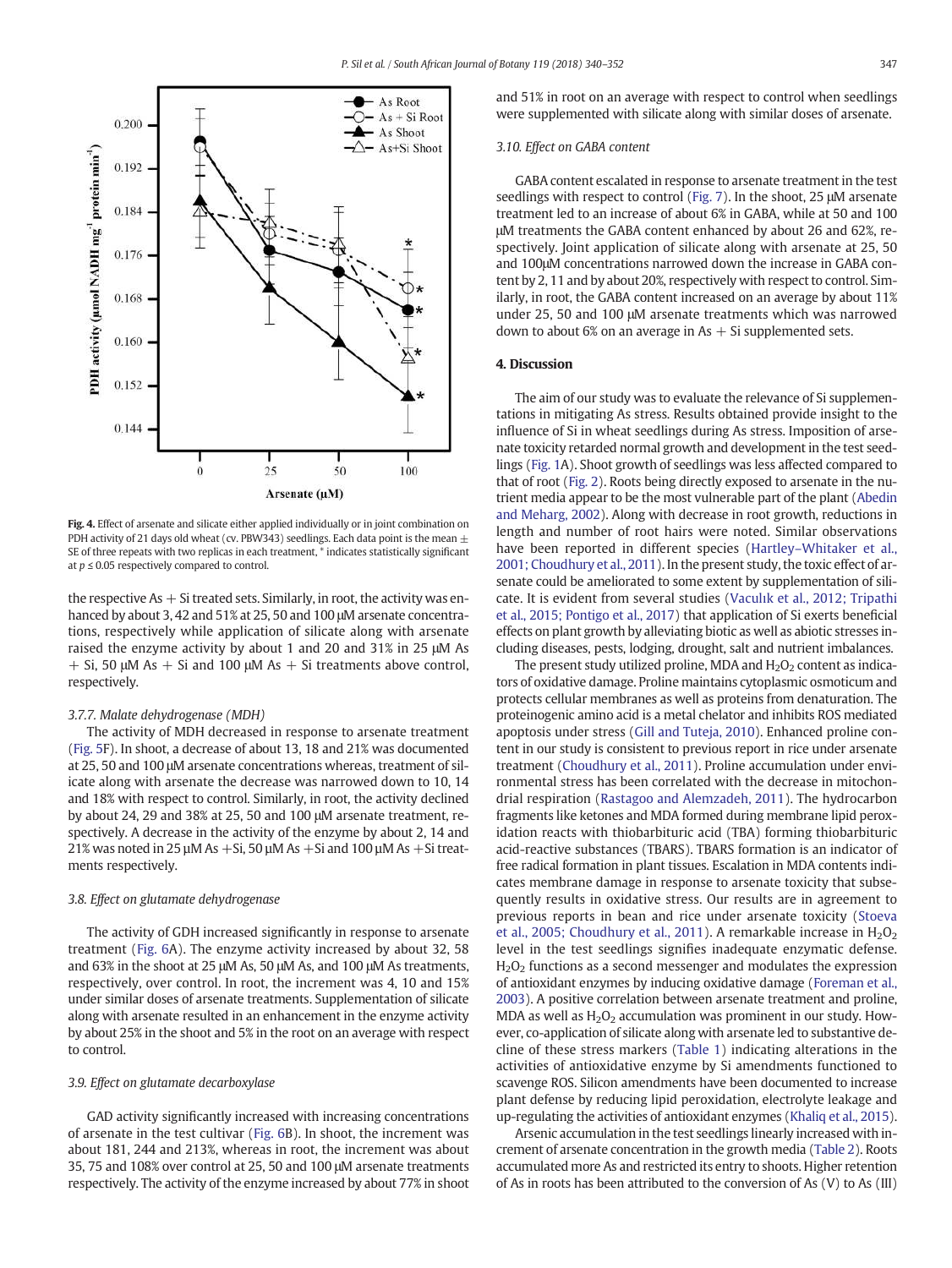

Fig. 5. Effect of arsenate and silicate either applied individually or in combination on activities of TCA cycle enzymes (A - CS, B - IDH, C - OGDH, D - SDH, E - Fumarase, F - MDH) in 21 days old wheat (cv. PBW343) seedlings. Each data point is the mean  $\pm$  SE of three repeats with two replicas in each treatment, \* indicates statistically significant at  $p \le 0.05$  respectively compared to control.

and its subsequent compartmentalization in root vacuoles as As (III)– PCs (arsenite–phytochelatins) (Li et al., 2015). Conversely, Si amendments lowered As contents when compared to arsenate treatment alone which might be a strategy for Si-induced alleviation of As toxicity in the test cultivar. After As(V) uptake via phosphate transporters in root, immediate reduction to As(III) occurs and competitive inhibition between As (III) and silicic acid also reduces As (III) uptake (Fleck et al., 2013). Si-induced lignin deposition in cell wall has been documented to restrict and reduce root to shoot translocation of metal ions followed by its co-precipitation to metal-silicate complexes that lowers the availability of metal in the tissues (Bharwana et al., 2013). Such Siinduced suberization as well as lignification in exodermermis and endodermis of root along with Si deposition enhanced the endogenous Si contents in the Si treated seedlings compared to the non-Si treated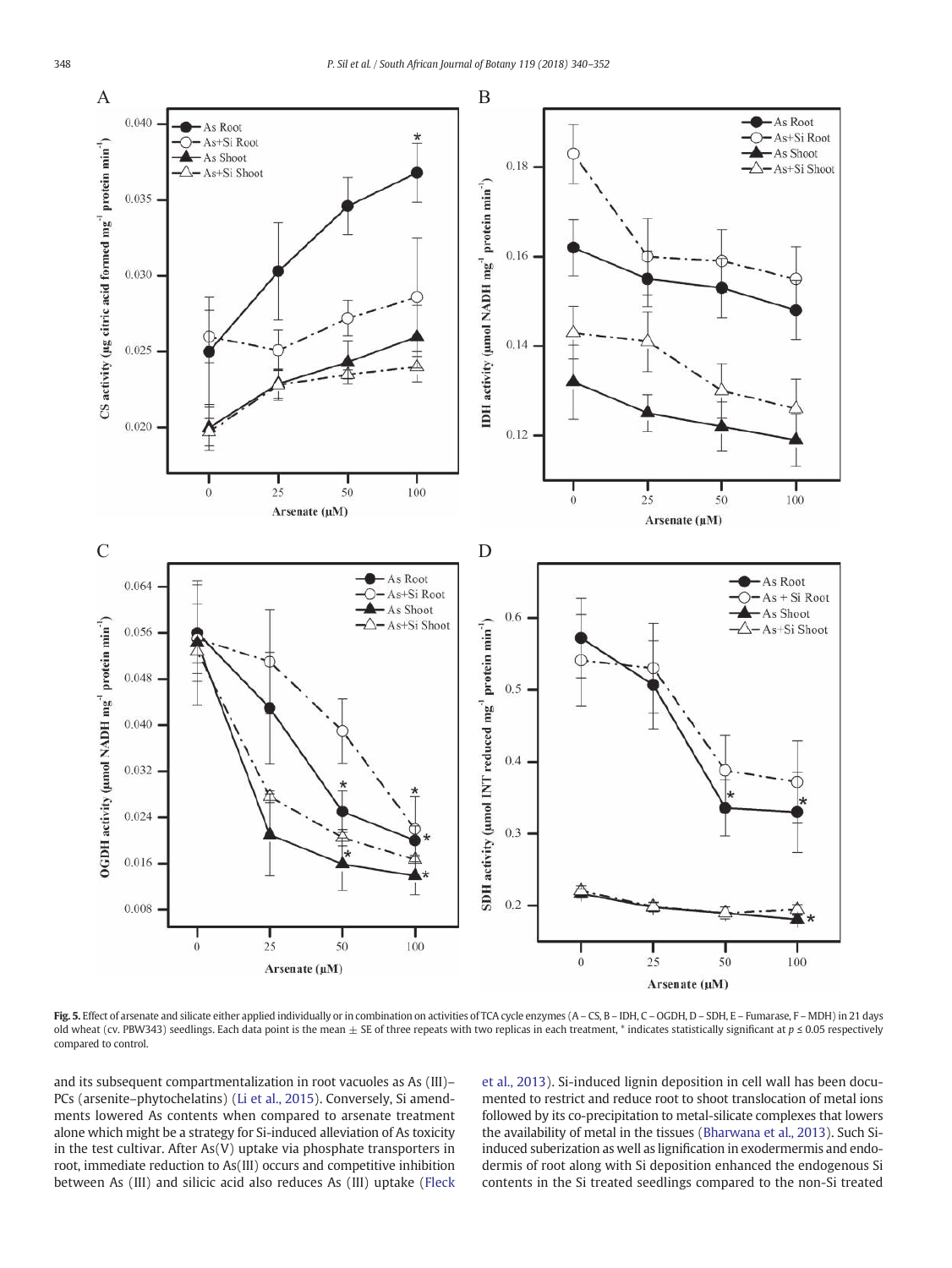

Fig. 5 (*continued*).

ones. This provided strength and counteracted entry of As to the xylem and lowered As contents in the cultivar. Such Si mediated restriction of As transport from root to shoot also increases the probability of decreasing As contents in the grains too.

Phosphorus is the principal element for energy transfer and protein metabolism. Replacement of phosphorus with As (V) lowered the phosphorus contents under arsenate stress. Chemical similarity between As (V) and phosphate led to the formation of unstable ADP-As complexes which slowed down the respiratory process (Shrivastava et al., 2015). After conversion of As (V) to As (III) within the cell, As (III) decreases the activities of phosphorolytic enzymes as well as ATPase which decreases the phosphorus pool in plants and consequently lowers phosphorus content (Mishra and Dubey, 2007). Si treatment however, restricted the entry as well as translocation of As and probably enhanced the activities of phosphorolytic enzymes and ATPase leading to an increase in phosphorus contents as was evidenced from ICP studies.

OAs of Krebs cycle are indicators of stress and their accumulation is a physiological mechanism that helps to maintain ionic balance and stabilize pH under stress (Xu et al., 2013). Arsenate treatment increased pyruvate, citrate, succinate as well as malate content in the test seedlings (Fig. 3). OAs like citrate and malate secreted by plant roots can form stable complexes with metals in the rhizosphere that prevents binding of metals to cellular compartments resulting in detoxification of metals (Ma et al., 2001). Such OA accumulation occurs in response to the deficiency of inorganic ions which causes a deficit of negative charge (Hui, 2012). These organic solutes protect cellular structures and biomolecules from ROS and toxic effect of ions. However, silicate induced drop in the content of OAs to a comparable value may be probably due to increased extrusion of OA in the rhizosphere to chelate arsenic and restrict its entry to the plant thereby lowering the endogenous content of OAs and can be considered a potential mechanism in amelioration of As toxicity.

Among the key respiratory enzymes of plant metabolism, dehydrogenases are considered to be important in generating reducing power. Inhibition of dehydrogenase activity during stress may be one of the possible reasons for decreased growth (Bouthour et al., 2012). PDH complex, considered to be the primary target of arsenate toxicity is inhibited by arsenic which directly binds to the dihydrolipoyl group of transacetylase and depletes the mitochondrial NADH pool leading to oxidative stress (Shen et al., 2013). A decrease in activity of PDH as well as IDH was evident in the arsenate treated seedlings (Figs. 4 and 5B) also corresponded to pyruvate and citrate accumulation indicating impairment of the TCA cycle. Similar inhibition of PDH and IDH activity was reported earlier in pea (Bansal et al., 2002). Higher concentrations of arsenic, cadmium and lead have been documented to down regulate IDH activity due to a decrease in expression of IDH isozymes in wheat. This eventually affected respiration and disturbed metabolism (Shao et al., 2011). An increase in the activity of CS along with a decrease in activity of IDH led to citrate accumulation. Inhibition of OGDH in the present study occurred since arsenite inhibited OGDH complex by direct binding (Shen et al., 2013). SSDH has a key role in mitochondrial metabolism and participates in both TCA cycle and electron transport chain. Arsenate-induced decline of SDH activity in the present study (Fig. 5D) also corresponded to succinate accumulation in the seedlings. ROS production during arsenate stress inactivates the antioxidant enzymes causing  $H_2O_2$  accumulation that oxidizes the thiol groups of enzymes and reduces SDH activity. Another possibility of succinate accumulation might have been from GABA via GABA shunt as anaplerotic replenishment to the TCA cycle. Similar reduction in SDH activity under hypoxic conditions was due to decreased expression of SDH isozymes f1 and f2 in cucumber (He et al., 2015). MDH catalyzes the interconversion of oxaloacetate (OAA) and malate and has diverse roles in the metabolism of plants. Escalation in fumarase activity along with an inhibition of MDH activity (Figs. 5E and F) could be correlated with malate accumulation in the test cultivar. Such subdued effect of MDH was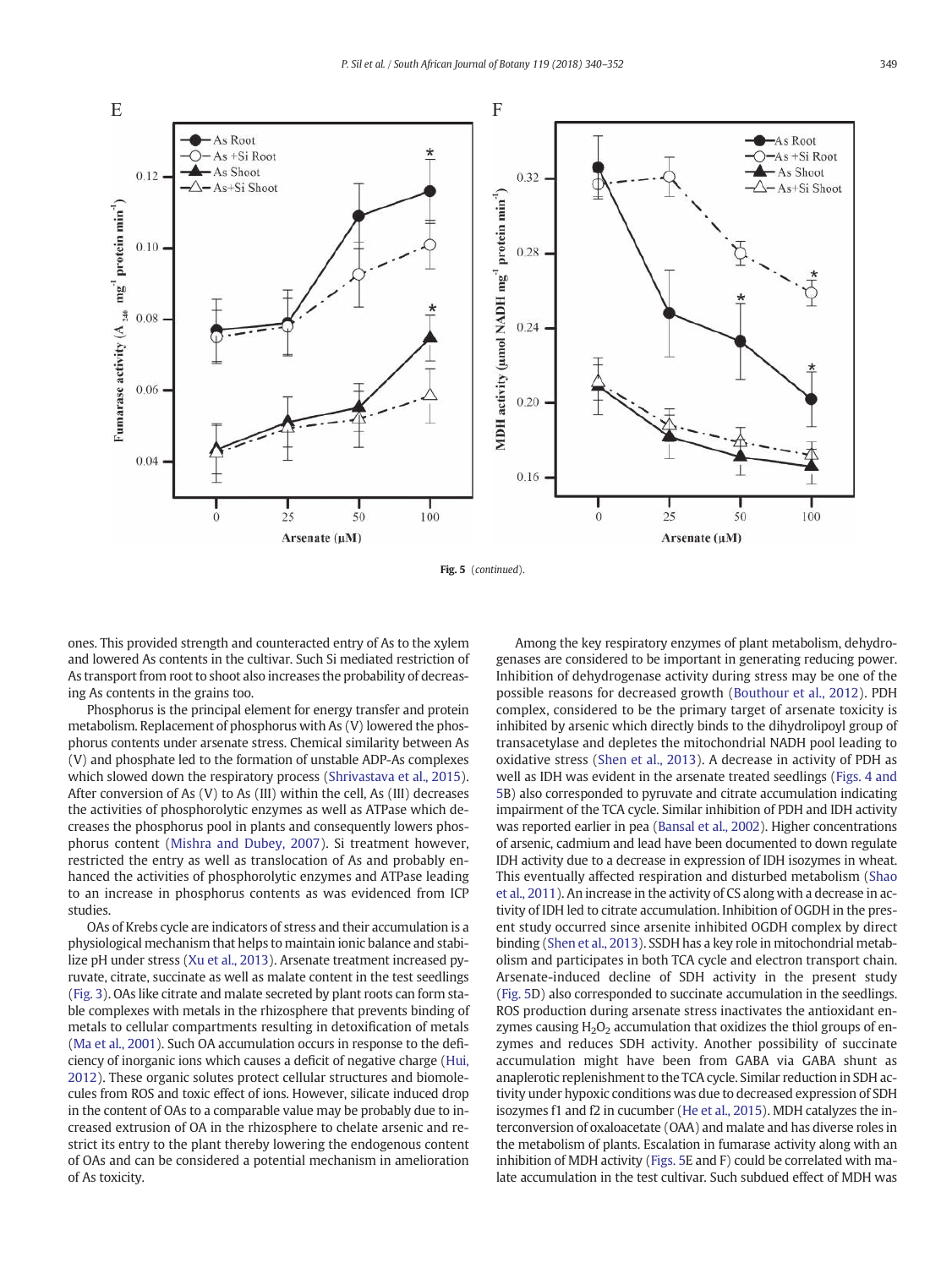

Fig. 6. Effect of arsenate and silicate either applied individually or in combination on activities of GABA synthesizing enzymes (A - GDH, B - GAD) in 21 days old wheat (cv. PBW343) seedlings. Each data point is the mean  $\pm$  SE of three repeats with two replicas in each treatment, \* indicates statistically significant at  $p \le 0.05$ , respectively, compared to control.

put forward in rice and tobacco (Kumar et al., 2000; Bouthour et al., 2012). The decline in MDH activity disrupts cellular redox, inhibits respiration and alters carbon metabolism (Bouthour et al., 2012). Si



Fig. 7. Effect of arsenate and silicate either applied individually or in combination on GABA contents of 21 days old wheat (cv. PBW343) seedlings. Each data point is the mean  $\pm$  SE of three repeats with two replicas in each treatment, \* indicates statistically significant at *p* ≤ 0.05, respectively, compared to control.

supplementation along with arsenate increased the activities of PDH, IDH, OGDH, SDH and MDH in comparison to the arsenate treated doses possibly because it lowered the arsenate uptake and improved the phosphate balance in the test seedlings. This Si-induced alteration in enzymatic activity possibly helped to alleviate the detrimental consequences imposed by arsenate.

GABA has extensively been reported during biotic as well as in abiotic stresses (Bouche and Fromm, 2004). Enhancement in GABA contents by arsenate treatment coincides with GABA accumulation under adverse environmental conditions (Bartyzel et al., 2003; Bor et al., 2009; Liu et al., 2011). Although the predominant pathway for GABA biosynthesis is through GAD activity, polyamine degradation during stress may also cause GABA accumulation. GABA has a role in regulation of C/N balance, buffering of cytosolic pH, osmoregulation and oxidative stress management (Akcay et al., 2012). A positive correlation between the activities of GABA synthesizing enzymes viz., GDH as well as GAD and arsenate treatment (Figs. 6A and B) enhanced GABA contents (Fig. 7) while its subsequent transport to the mitochondria resulted in succinate accumulation. However, administration of silicate along with arsenate modulated the arsenate imposed effects considerably leading to a decrease in activities of GABA synthesizing enzymes as well as GABA content resulting in less succinate accumulation.

# 5. Conclusion

Arsenic stress adversely affected normal growth and physiological attributes of wheat seedlings. Arsenic contents in the test cultivar increased while phosphorus contents decreased along with increasing concentrations of arsenate treatments. Silicon amendments reduced arsenic content and restored the phosphorus content substantially. The levels of oxidative stress markers, respiratory cycle intermediates and the activities of GABA synthesizing enzymes along with GABA contents decreased appreciably while activities of respiratory enzymes were also revived with silicon supplementations. This Si-induced alteration of TCA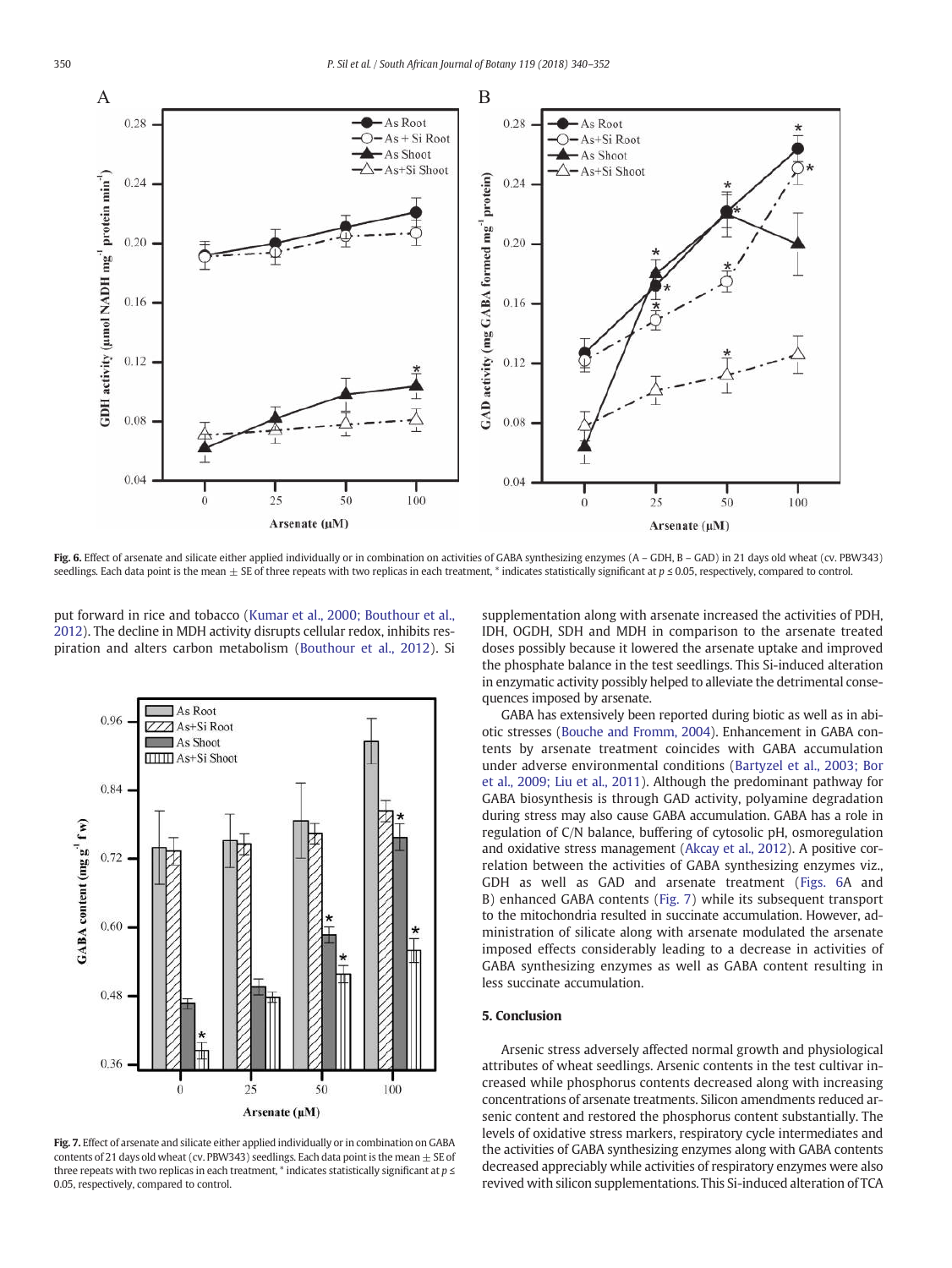cycle and GABA synthesis in arsenate stressed wheat seedlings may provide a viable approach to employ silicon as a potential mitigator of arsenate contamination. The present study points out that enhanced Si content with silicate supplementation not only obstructs entry of arsenate but also modulates the respiratory cycle as well as GABA synthesis by improving the availability of phosphorus and is the first such report in wheat seedlings under arsenate toxicity. Administration of silicate enriched fertilizers in arsenic contaminated soils may therefore, form the starting point to reduce possible health risks associated with arsenic contamination. This would have positive implications in agro biological systems with proper field trials.

### Author Contributions

AKB conceived the study, participated in its design and coordination, helped during preparation of the manuscript. PS performed the experiments, did statistical analysis and drafted the manuscript. PS, PD analyzed the data. All authors read and approved the final manuscript.

# Declaration of Interests

The authors declare that they have no competing interests.

#### Acknowledgements

The authors are grateful to the University Grants Commission, New Delhi, India; for financial assistance and Centre of Advanced Study, Department of Botany, University of Calcutta, India for infrastructural facilities in completion of the work. The authors are thankful to the Sophisticated Analytical Instrument Facility (SAIF), Indian Institute of Technology, Chennai for providing the ICP facilities and also acknowledge the assistance of Prof. Uttam Bandopadhyay, Department of Statistics, University of Calcutta, India for regression analysis.

#### References

- Abedin, M.J., Meharg, A.A., 2002. Relative toxicity of arsenite and arsenate on germination and early seedling growth of rice (*Oryza sativa* L.). Plant and Soil 243, 57–66.
- Akcay, N., Bor, M., Karabudak, T., Ozdemir, F., Türkan, I., 2012. Contribution of gamma amino butyric acid (GABA) to salt stress responses of *Nicotiana sylvestris* CMSII mutant and wild type plants. Journal of Plant Physiology 169, 452–458.
- Akihiro, T., Koike, S., Tani, R., Tominaga, T., Watanabe, S., Iijima, Y., Aoki, K., Shibata, D., Ashihara, H., Matsukura, C., Akama, K., Fujimura, T., Ezura, H., 2008. Biochemical mechanism on GABA accumulation during fruit development in tomato. Plant and Cell Physiology 49, 1378–1389. https://doi.org/10.1093/pcp/pcn113.
- Bansal, P., Sharma, P., Goyal, V., 2002. Impact of lead and cadmium on enzyme of citric acid cycle in germinating pea seeds. Biologia Plantarum 45, 125–127.
- Bartyzel, I., Pelczar, K., Paszkowski, A., 2003. Functioning of the gamma-aminobutyrate pathway in wheat seedlings affected by osmotic stress. Biologia Plantarum 47, 221–225. https://doi.org/10.1023/B: BIOP. 0000022255.01125.99.
- Bates, L.S., Waldren, R.P., Treare, I.D., 1973. Rapid estimation of free proline for water stress determination. Plant and Soil 39, 205–207. https://doi.org/10.1007/ BF00018060.
- Bergmeyer, H.U., Gawwehn, K., Grass, M., 1974. Enzymes as Biochemical Reagents. In: Bergmeyer, H.U. (Ed.), Methods of Enzymatic Analysis. Academic Press, New York, pp. 425–556.
- Bharwana, S.A., Ali, S., Farooq, M.A., Iqbal, N., Abbas, F., et al., 2013. Alleviation of lead toxicity by silicon is related to elevated photosynthesis, antioxidant enzymes suppressed lead uptake and oxidative stress in cotton. Journal of Bioremediation & Biodegradation 4, 187. https://doi.org/10.4172/2155-6199.1000187 J.
- Bor, M., Seckin, B., Ozgur, R., Yilmaz, O., Ozdemir, F., Turkan, I., 2009. Comparative effects of drought, salt, heavy metal and heat stresses on gamma-aminobutryric acid (GABA) levels of sesame (*Sesamumindicum* L.). Acta Physiologia Plantarum 31, 655–659.
- Bouche, N., Fromm, H., 2004. GABA in plants: Just a metabolite? Trends in Plant Science 9, 110–115. https://doi.org/10.1016/j.tplants.2004.01.006.
- Bouthour, D., Hajjaji-Nasraoui, A., Saafi, L., Gouia, H., Chaffei-Haouari, C., 2012. Effects of NaCl on growth and activity of enzymes involved in carbon metabolism in leaves of tobacco (*Nicotiana rustica*). African Journal of Biotechnology 11, 12619–12629.
- Choudhury, B., Mitra, S., Biswas, A.K., 2010. Regulation of sugar metabolism in rice (*Oryza sativa* L.) seedlings under arsenate toxicity and its improvement by phosphate. Physiology and Molecular Biology of Plants 16, 59–68. https://doi.org/10.1007/s12298- 010-0008-8.
- Choudhury, B., Chowdhury, S., Biswas, A.K., 2011. Regulation of growth and metabolism in rice (*Oryza sativa* L.) by arsenic and its possible reversal by phosphate. Journal of Plant Interaction 1, 15–24. https://doi.org/10.1080/17429140903487552.
- Farnese, F.S., Oliveira, J.A., Paiva, E.A.S., Menezes-Silva, P.E., Da Silva, A.A., Campos, F.V., Ribeiro, C., 2017. The involvement of nitric oxide in integration of plant physiological and ultrastructural adjustments in response to arsenic. Frontiers in Plant Science 8, 516. https://doi.org/10.3389/fpls.2017.00516.
- Fleck, A.T., Mattusch, J., Schenk, M.K., 2013. Silicon decreases the arsenic level in rice grain by limiting arsenite transport. Journal of Plant Nutrition and Soil Science 176, 785–794. https://doi.org/10.1002/jpln.201200440 785.
- Foreman, J., Demidchik, V., Bothwell, J.H., Mylona, P., Miedema, H., Torres, M.A., et al., 2003. Reactive oxygen species produced by NADPH oxidase regulate plant cell growth. Nature 422, 442–446. https://doi.org/10.1038/nature01485.
- Foyer, C.H., Noctor, G., Hodges, M., 2011. Respiration and nitrogen assimilation: Targeting mitochondria-associated metabolism as a means to enhance nitrogen use efficiency. Journal of Experimental Botany 62, 1467–1482. https://doi.org/ 10.1093/jxb/erq453.
- Gill, S.S., Tuteja, N., 2010. Reactive oxygen species and antioxidant machinery in abiotic stress tolerance in crop plants. Plant Physiology and Biochemistry 48, 909–930. https://doi.org/10.1016/j.plaphy.2010.08.016.
- Green, J.D., Narahara, H.T., 1980. Assay of succinate dehydrogenase activity by the tetrazolium method: Evaluation of an improved technique in skeletal muscle fractions. Journal of Histochemistry and Cytochemistry 28, 408–412.
- Hartley–Whitaker, J., Meharg, A.A., 2002. Arsenic uptake and metabolism in arsenic resistant and non resistant plant species. New Phytologist 32, 129–135.
- Hartley–Whitaker, J., Ainsworth, G., Meharg, A., 2001. Copper and arsenic induced oxidative stress in *Holcus lanatus* L. cloned with differential sensitivity. Plant, Cell and Environment 24, 713–722. https://doi.org/10.1046/j.0016-8025.2001.00721.
- He, L., Li, B., Lu, X., Yuan, L., Yang, Y., Yuan, Y., Du, J., Guo, S., 2015. The effect of exogenous calcium on mitochondria, respiratory metabolism enzymes and ion transport in cucumber roots under hypoxia. Scientific Reports https://doi.org/10.1038/ srep11391.
- Hodges, D.M., Delong, J.M., Forney, C.F., Prange, R.K., 1999. Improving the thiobarbituric acid-reactive-substances assay as for estimating lipid peroxidation in plant tissues containing anthocyanin and other interfering compounds. Planta 207, 604–611. https://doi.org/10.1007/s004250050524.
- Huang, Y.Z., Zhang, W.Q., Zhao, L.J., 2012. Silicon enhances resistance to antimony toxicity in the low-silica rice mutant, lsi1. Chemistry and Ecology 28, 341–354. https://doi. org/10.1080/02757540.2012.656609.
- Hui, Y.G., 2012. Alkali stress induced the accumulation and secretion of organic acids in wheat. African Journal of Agricultural Research 7, 2844–2852. https://doi.org/ 10.5897/AJAR11.2086.
- Hummel, J.P., 1949. The fluorometric determination of malic acid. The Journal of Biological Chemistry 180, 1225–1228.
- Khaliq, A., Ali, S., Hameed, A., Farooq, M.A., Farid, M., Shakoor, M.B., Mahmood, K., Ishaque, W., Rizwan, M., 2015. Silicon alleviates nickel toxicity in cotton seedlings through enhancing growth, photosynthesis and suppressing Ni uptake and oxidative stress Silicon alleviates nickel toxicity in cotton. Archives of Agronomy and Soil Science https:// doi.org/10.1080/03650340.2015.1073263.
- Kinnersley, A.M., Turano, F.J., 2000. Gamma aminobutyric acid (GABA) and plant responses to stress. Critical Reviews in Plant Sciences 19, 479–509. https://doi.org/ 10.1016/S0735-2689(01)80006-X.
- Kitaoka, S., Nakano, Y., 1969. Colorimetric determination of omega-amino acids. Journal of Biological Chemistry 66, 87–94.
- Kumar, R.G., Shah, K., Dubey, R.S., 2000. Salinity induced behavioural changes in malate dehydrogenase and glutamate dehydrogenase activities in rice seedlings of differing salt tolerance. Plant Science 156, 23–34. https://doi.org/10.1016/S0168-9452(00) 00224-7.
- Li, N., Wang, J., Song, W.Y., 2015. Arsenic uptake and translocation in plants. Plant and Cell Physiology 0, 1–10. https://doi.org/10.1093/pcp/pcv143.
- Liu, C., Zhao, L., Yu, G., 2011. The dominant glutamic acid metabolic flux to produce gamma-amino butyric acid over proline in *Nicotiana tabaccum* leaves under water stress relates to its significant role in antioxidant activity. Journal of Integrative Plant Biology 53, 608–618. https://doi.org/10.1111/j.1744-7909.2011.01049.x.
- Liu, C., Lu, W., Ma, Q., Ma, C., 2017. Effect of silicon on the alleviation of boron toxicity in wheat growth, boron accumulation, photosynthesis activities, and oxidative responses. Journal of Plant Nutrition 40, 2458–2467. https://doi.org/10.1080/ 01904167.2017.1380817.
- Lowry, O.M., Rosenbrough, N.J., Farr, A.L., Randall, R.J., 1951. Protein measurement with folin phenol reagent. Journal of Biological Chemistry 193, 265–275.
- Luyckx, M., Hausman, J.F., Lutts, S., Guerriero, G., 2017. Silicon and plants: current knowledge and technological perspectives. Frontiers in Plant Science 8, 411. https://doi.org/ 10.3389/fpls.2017.00411.
- Ma, J.F., Ryan, P.R., Delhaize, E., 2001. Aluminium tolerance in plants and the complexing role of organic acids. Trends in Plant Science 6, 273–278.
- Martinez, V.D., Vucic, E.A., Becker-Santos, D.D., Gil, L., Lam, W.L., 2011. Arsenic exposure and the induction of human cancers. Journal of Toxicology 1–13.
- Millar, A.H., Hill, S.A., Leaver, C.J., 1999. Plant mitochondrial 2-oxoglutarate dehydrogenase complex: Purification and characterization in potato. Biochemical Journal 343, 327–334.
- Mishra, S., Dubey, R.S., 2007. Changes in phosphate content and phosphatase activities in rice seedlings exposed to arsenite. Brazilian Journal of Plant Physiology 20, 19–28. https://doi.org/10.1590/s1677-04202008000100003.
- Nunes-Nesi, A., Araujo, W.L., Obata, T., Fernie, A.R., 2013. Regulation of the mitochondrial tricarboxylic acid cycle. Current Opinion in Plant Biology 16, 335–343. https://doi.org/ 10.1007/s11120-013-9807-4.
- Palanivelu, R., Brass, L., Edlund, A.F., Preuss, D., 2003. Pollen tube growth and guidance is regulated by POP2, an *Arabidopsis* gene that controls GABA levels. Cell 114, 47–59.